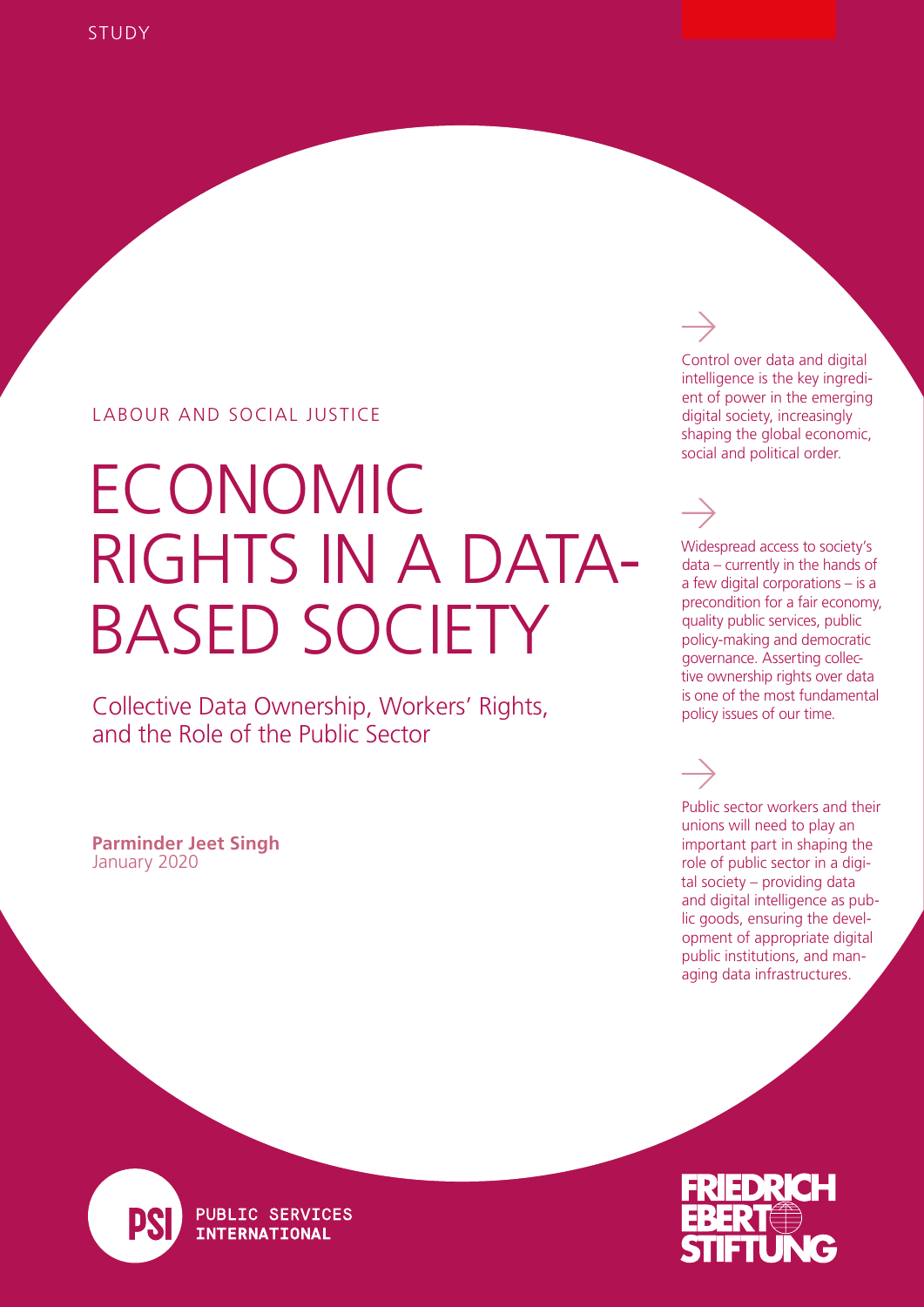

Public Services International (PSI) is a Global Union Federation of more than 700 trade unions representing 30 million workers in 154 countries. We bring their voices to the UN, ILO, WHO and other regional and global organisations. We defend trade union and workers' rights and fight for universal access to quality public services.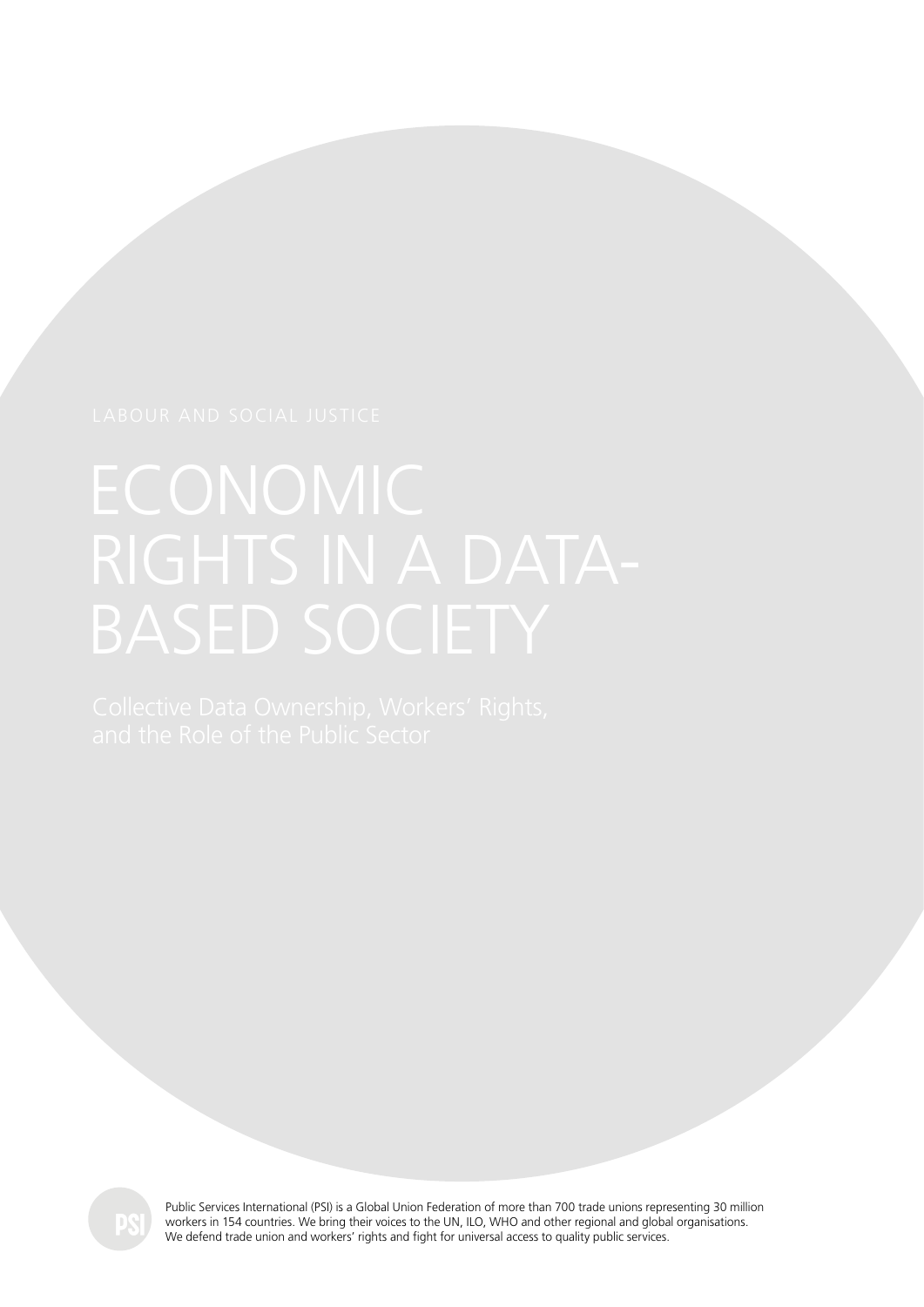## **Contents**

|   | <b>INTRODUCTION</b>                                  |    |
|---|------------------------------------------------------|----|
| 2 | THE NATURE OF DIGITAL ECONOMY                        | Β  |
|   | <b>DATA CONTROLS -</b><br>AND HOW TO TAKE THEM BACK  |    |
|   | DATA AS PUBLIC GOOD,<br><b>AND THE PUBLIC SECTOR</b> | 11 |
|   | WHAT PUBLIC SECTOR WORKERS CAN DO                    | 14 |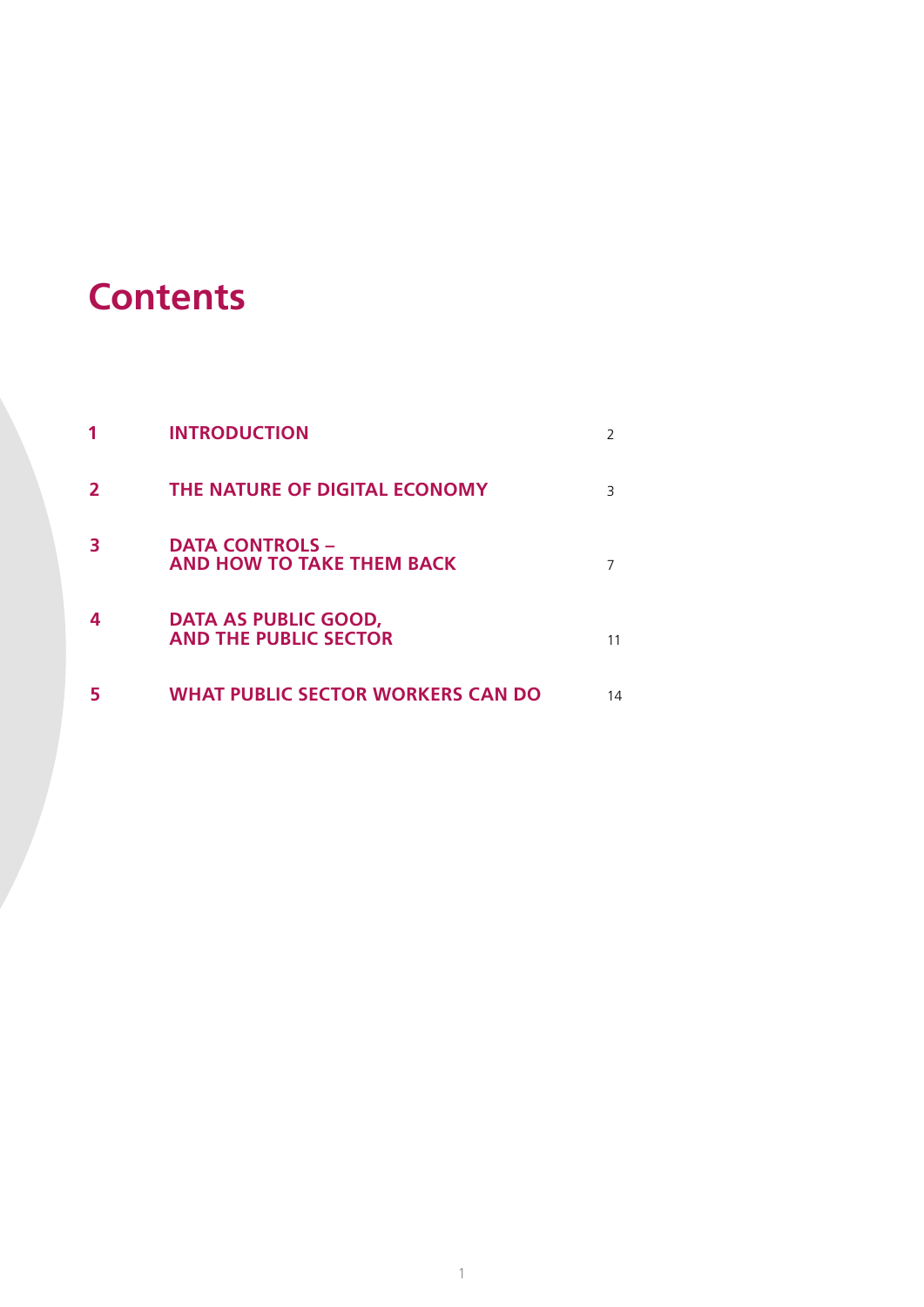# **1 INTRODUCTION**

The advent of a digital society is fundamentally transforming our social and economic relationships. Its impacts are so profound and rapid that policy-makers, and most other actors, are scrambling to find a way through it. Meanwhile, global digital corporations – largely US-based, with some from China now joining in – are dictating terms and shaping the default global socio-economic architecture for the new era, with very little direction being provided by public policy.

Two key areas of concern for public sector workers are: (1) what kind of deal the digital economy will mete out to workers, and (2) the very role of the public sector in the new digital context.

Workers' organisations have been most vocal when it comes to automation destroying jobs, and the »informalising« of work through its »platformisation«.**<sup>1</sup>** The impact of digital surveillance on workers' rights and their terms of employment has also caused concern.

Apprehension over the role of the public sector relates to outsourcing and privatisation of digital functions, increased reliance on public-private partnerships, and tax evasion by global digital corporations, all of which undermine state capacities and budgets.

Above and beyond these more familiar issues, this paper examines the fundamental changes that are taking place to economic structures, centred on the key digital economy resource of data. It then goes on to explore the implications of these changes for the public sector and its workers. Most of the aforementioned concerns voiced by workers' groups relate to phenomena visible on the surface of these deeper structural changes. An understanding of the latter is a precondition if these concerns are to be successfully addressed.

The first section discusses the nature of digital production and digital economy. The next one explores the political economy of the key resources in the digital economy – data, and digital intelligence derived from data. The third section looks at the public sector's legitimate role in the new digital context. The final section concludes the paper by listing important areas for engagement by public sector workers.

**<sup>1</sup>** »Platformisation« denotes the use of digital platforms to re-organise economic activity in almost all sectors, like Uber does for transportation. The phenomenon has also been referred to as »Uberisation«.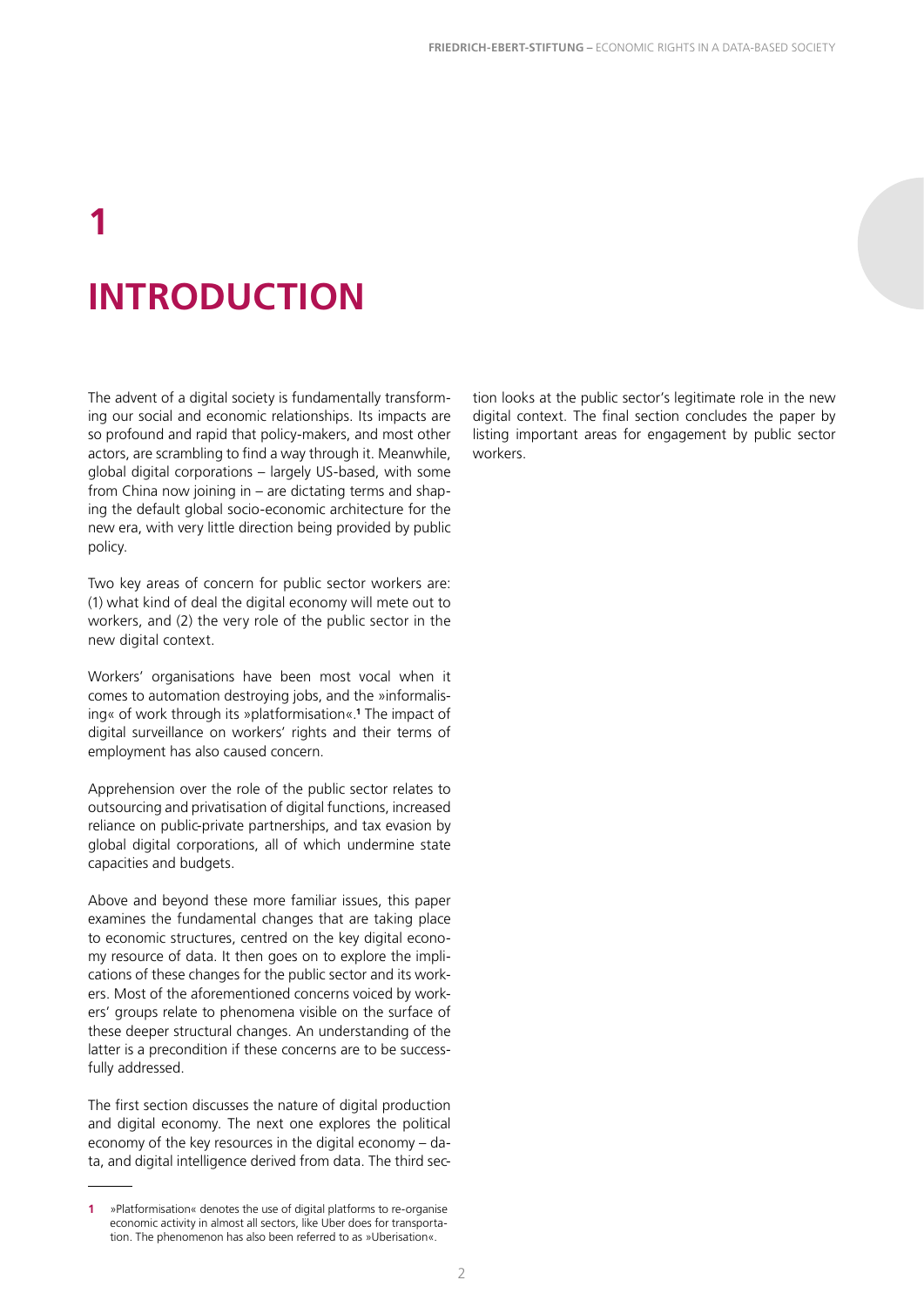## **2 THE NATURE OF DIGITAL ECONOMY**

Some time will pass before the full import of the digital economy is realised. But its logic already pervades many, if not most, key changes taking place at present. To recognise this logic and prepare for the future, one must first understand some fundamental differences between the passing Industrial Age and the emerging digital society.

The Industrial Age dawned when machines, and their deployment in factories, became central elements in the economic structure of society. A machine is basically an embodiment of physical force and action. In the pre-industrial times, physical work was almost exclusively performed by humans or animals. This fundamental shift transformed not only the entire economy, but also our social, political and cultural systems, a story all too well known to warrant repetition.

Capital became characterised by ownership of machinery and factories, and workers by wage labour performed on machinery. The public sector's role, apart from the pre-industrial one of providing security and some very basic welfare, shifted to responsibility also for the large-scale infrastructure needed for industrialisation; both hard infrastructure, like electrical power, roads, railways and ports, and soft infrastructure, like education and banking. The public sector got directly involved in production, the extent of which varied by political ideology but was consistently high all over the world. The public sector also provided material and legal protection to weaker economic actors, like workers and farmers.

The initial basic value chain was raw material as input for factories which produced goods that were transported to markets all over the world. Factory owners led and controlled this value chain. This model changed significantly over the last half-century or so with intellectual property (IP) becoming more prominent than mechanical property. This gave rise to knowledge workers – some of whom earned close to what in an earlier era could only have been earned through ownership of capital – and outsourcing of manufacturing to developing countries. To a considerable extent, the new IP-based value chains have been made possible by information and communication technologies that facilitate remote supervision of production processes. There has been a contraction of the traditional role of public sector in production of knowledge, which underwent

rapid privatisation. As developing countries vied to become outsourcing destinations, mostly based on labour arbitrage, they entered into a race to the bottom in rolling back workers' rights and protection. Structural adjustment programmes over this period drove public sector austerity, and its outright exit from many economic activities. A significant objective in all this has been to open up new markets in the South for global corporations of the North, which was also supported through trade agreements.

The digital shift being witnessed at present is much more fundamental. The CEO of Daimler, the German car manufacturer, stated in 2015 that he feared competition the most from Google and Apple (and not other car manufacturers). He cautioned that car manufacturers could become the Foxconns of the automobile industry (the Taiwanese company Foxconn manufactures phones for Apple). Google or Apple would be the »brain« in any car, which was the real thing.**<sup>2</sup>** The Chinese ride-hailing company Didi is helping design cars for Volkswagen because, after all, it holds so much crucial data relating to car usage.**<sup>3</sup>**

Traditional manufacturing and IP advantages increasingly reduce in importance as economic power shifts to whoever possesses a sector's key data. Such data is mostly in the hands of consumer-facing digital platforms.**<sup>4</sup>** These platforms are society's principal data mines, even more than being the space for interactions among economic actors of a sector that was their original business. The latter is necessary, however, in order to collect data, as interacting actors leave digital traces of their activities. This data is transformed into the digital economy's key capital good, digital intelligence (a term that includes all kinds of insights or intelligence derived from data, ranging from data analytics to advanced forms of artificial intelligence or AI). Digital intelligence is employed to closely control and significantly re-or-

**<sup>2</sup>** [https://www.patentlyapple.com/patently-apple/2015/09/daimler-ceo](https://www.patentlyapple.com/patently-apple/2015/09/daimler-ceo-rants-that-they-wont-be-the-foxconn-of-car-makers-for-apple.html)[rants-that-they-wont-be-the-foxconn-of-car-makers-for-apple.html](https://www.patentlyapple.com/patently-apple/2015/09/daimler-ceo-rants-that-they-wont-be-the-foxconn-of-car-makers-for-apple.html)

**<sup>3</sup>** [https://www.reuters.com/article/us-autoshow-beijing-vw-didi-exclu](https://www.reuters.com/article/us-autoshow-beijing-vw-didi-exclusive/exclusive-volkswagen-in-talks-to-manage-didi-fleet-co-develop-self-driving-cars-idUSKBN1I10YP)[sive/exclusive-volkswagen-in-talks-to-manage-didi-fleet-co-develop](https://www.reuters.com/article/us-autoshow-beijing-vw-didi-exclusive/exclusive-volkswagen-in-talks-to-manage-didi-fleet-co-develop-self-driving-cars-idUSKBN1I10YP)[self-driving-cars-idUSKBN1I10YP](https://www.reuters.com/article/us-autoshow-beijing-vw-didi-exclusive/exclusive-volkswagen-in-talks-to-manage-didi-fleet-co-develop-self-driving-cars-idUSKBN1I10YP)

**<sup>4</sup>** Other points of the value chain also produce important data, like manufacturing data. Such data is most useful to the corresponding process itself, and not so much to the overall value chain. The most valuable data resource overall is social data collected by consumerfacing business entities.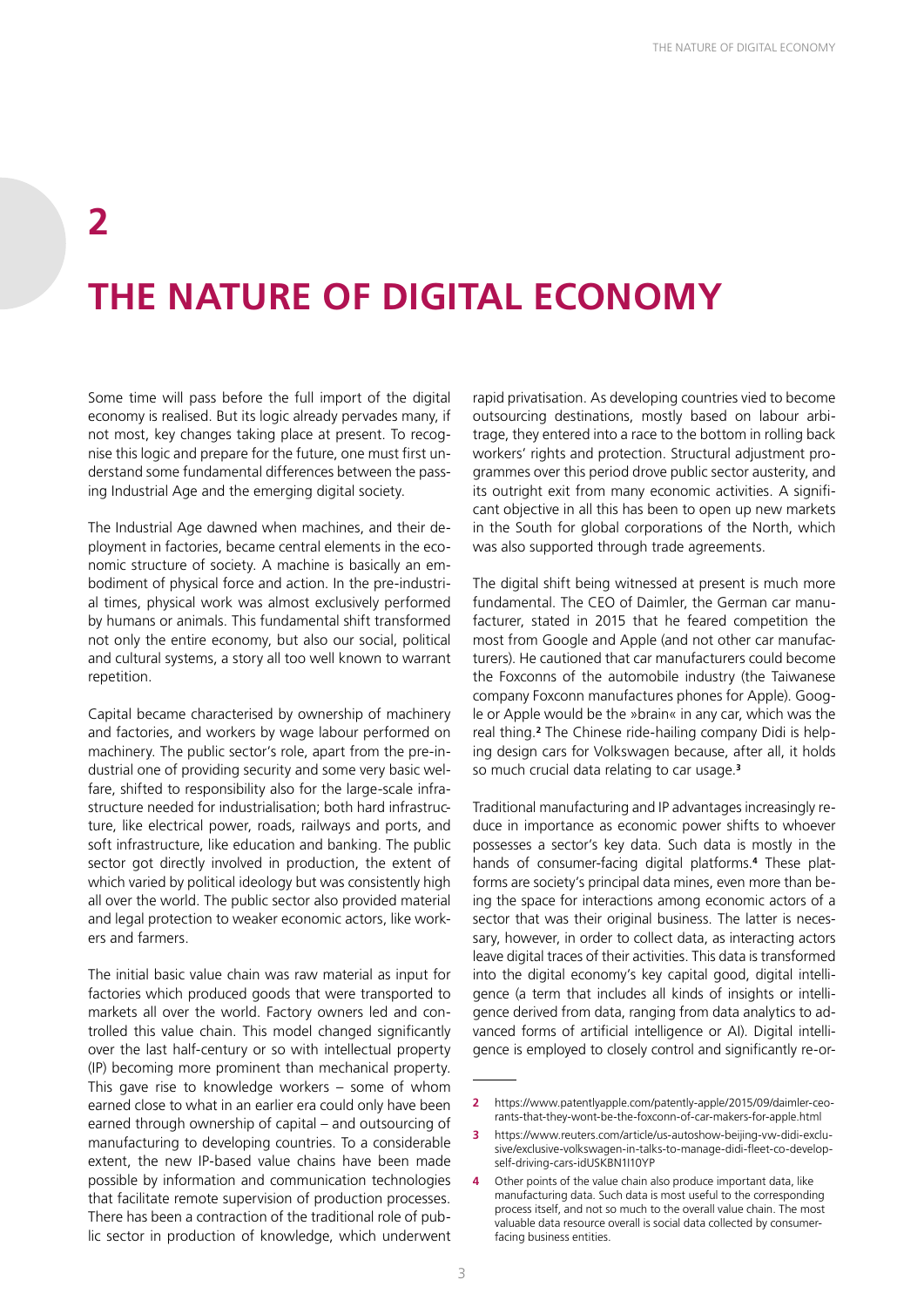ganise a sector's economic activities and interactions in a manner that is much more efficient than in the Industrial Age paradigm. It also enables entirely new intelligent products and services. Data and digital intelligence therefore represent an unprecedented productive force, like mechanisation did when it ushered in the Industrial Revolution.

It is this digital intelligence that the Daimler CEO referred to as the »brain« of a car, and it is what allows a ride-hailing company to advise long-established car-manufacturers on how to design cars. Google's original AI project was called Brain.**<sup>5</sup>** The Alibaba-backed smart city project for Kuala Lumpur is called City Brain.**<sup>6</sup>** »Brain« indeed is the most appropriate analogy; data-based digital companies are becoming the brain of every sector, controlling and reorganising them intelligently.

The core competency of Uber and Amazon is respectively to serve as the »brain« for the vast transportation and commerce ecology that they manage and control. For instance, it is obviously unintelligent for a cab to keep coming back to a taxi-stand after every trip or to take individual telephone bookings from customers likely to be miles away when one might be available right where an earlier trip is terminating, and perhaps the customer also wanting to go in the same direction that the cabbie had intended to head for. These »digital intelligence« or »brain« companies need not themselves own any physical assets, or run any physical operations; they may not even be in the same country where the physical activities related to a service take place. They are generally not all too concered about IP, either. They therefore represent a very new kind of dominant economic actors. These »intelligence corporations« are evidently beginning to lead the value chains in every sector.

It is estimated that, in ten years' time, Alphabet's autonomous car unit Waymo may be worth more than the combined value of Ford, General Motors, Fiat-Chrysler, Honda and the [electric car-maker Tesla.](https://www.ft.com/content/a2b8cf3a-1e14-11e9-b126-46fc3ad87c65) **7** What Waymo does is merely order vehicles from Chrysler and Jaguar — effectively turning them into suppliers — and then equipping the vehicles with self-driving software and hardware built inhouse.**<sup>8</sup>** It can be said to be installing the »brains« in these vehicles. The real game down the line is to have vast networks of autonomous cars run through centralised intelligence. Other elements of transportation would increasingly be brought into such an intelligent system, to virtually run the entire transportation sector.

Being the brain, or the central intelligence of a system, enables immense power to be exercised over every bit of the value chain. Amazon is rapidly developing so much digital intelligence about the products placed on its platforms by third-party sellers that – apart from organising market exchanges – it begins making and selling similar products of its own in a manner that out-competes the original suppliers. Innocuous looking food-delivery companies similarly – using their suppliers' data – set up their own ›manufacturing‹ through what is referred to as cloud kitchens.

Interestingly, it may not be the long term business vision of these »intelligence corporations« to extend themselves into low value physical functions. Their intention would be to focus on their core competence of data based digital intelligence and outsource most other activities, which is the normal way lead companies function in a value chain. Their current direct involvement with these physical functions appears to be disruptive; demonstrating and establishing alternative ways of managing these activities in a manner that is tightly integrated with the central »brain« or »intelligence« function that they themselves represent. Once such a new digital intelligence-led value chain model is demonstrated as much more efficient, various physical activities are expected to be again outsourced. But, at that stage, the manufacturers, traders and service providers concerned will be completely dependent on the lead company's digital intelligence for most of their activities, with correspondingly adverse terms of engagement. Their situation would more or less be comparable to what Uber drivers have been reduced to. It must be remembered how drivers were induced into the Uber system through many incentives, including much higher earning, made possible due to the new systemic efficiencies of a digital intelligence-run system. However, once the system became mature, and drivers' dependency complete, the earnings have been falling steeply.**<sup>9</sup>**

If the Industrial Revolution represented disembodiment of physical power from humans and animals to machines, the digital revolution for the first time systematically disembodies intelligence to machines. The Industrial Revolution resulted in mass production; the digital revolution centres on intelligent production. Intelligence is not just about what is to be applied where, when and how, like matching buyers and sellers in e-commerce, or application of agri-inputs in precision agriculture; intelligence also gets embedded in products and services themselves, like in intelligent cars and smart refrigerators. As digital intelligence is networked across many activities, products/services and actors, it begins to be employed to control and re-organise the entire economic sector concerned. The greatest economic power therefore comes to be in the hands of those actors who have the data, and are able to convert it into digital intelligence. This is what makes the digital economy a fundamentally new and different kind of economy.

The digital economy paradigm has far-reaching impacts in areas that are traditionally dominated by the public sector.

**9** [https://www.thenewsminute.com/article/no-easy-exit-ola-and-uber-](https://www.thenewsminute.com/article/no-easy-exit-ola-and-uber-drivers-india-face-spiralling-debt-trap-102558)

4

**<sup>5</sup>** <https://ai.google/research/teams/brain/>

**<sup>6</sup>** [https://www.opengovasia.com/malaysia-city-brain-initiative-to-use](https://www.opengovasia.com/malaysia-city-brain-initiative-to-use-real-time-anonymised-traffic-data-from-grab/)[real-time-anonymised-traffic-data-from-grab/](https://www.opengovasia.com/malaysia-city-brain-initiative-to-use-real-time-anonymised-traffic-data-from-grab/)

**<sup>7</sup>** <https://www.ft.com/content/dc111194-2313-11e9-b329-c7e6ceb5ffdf> **8** Ibid.

[drivers-india-face-spiralling-debt-trap-102558](https://www.thenewsminute.com/article/no-easy-exit-ola-and-uber-drivers-india-face-spiralling-debt-trap-102558)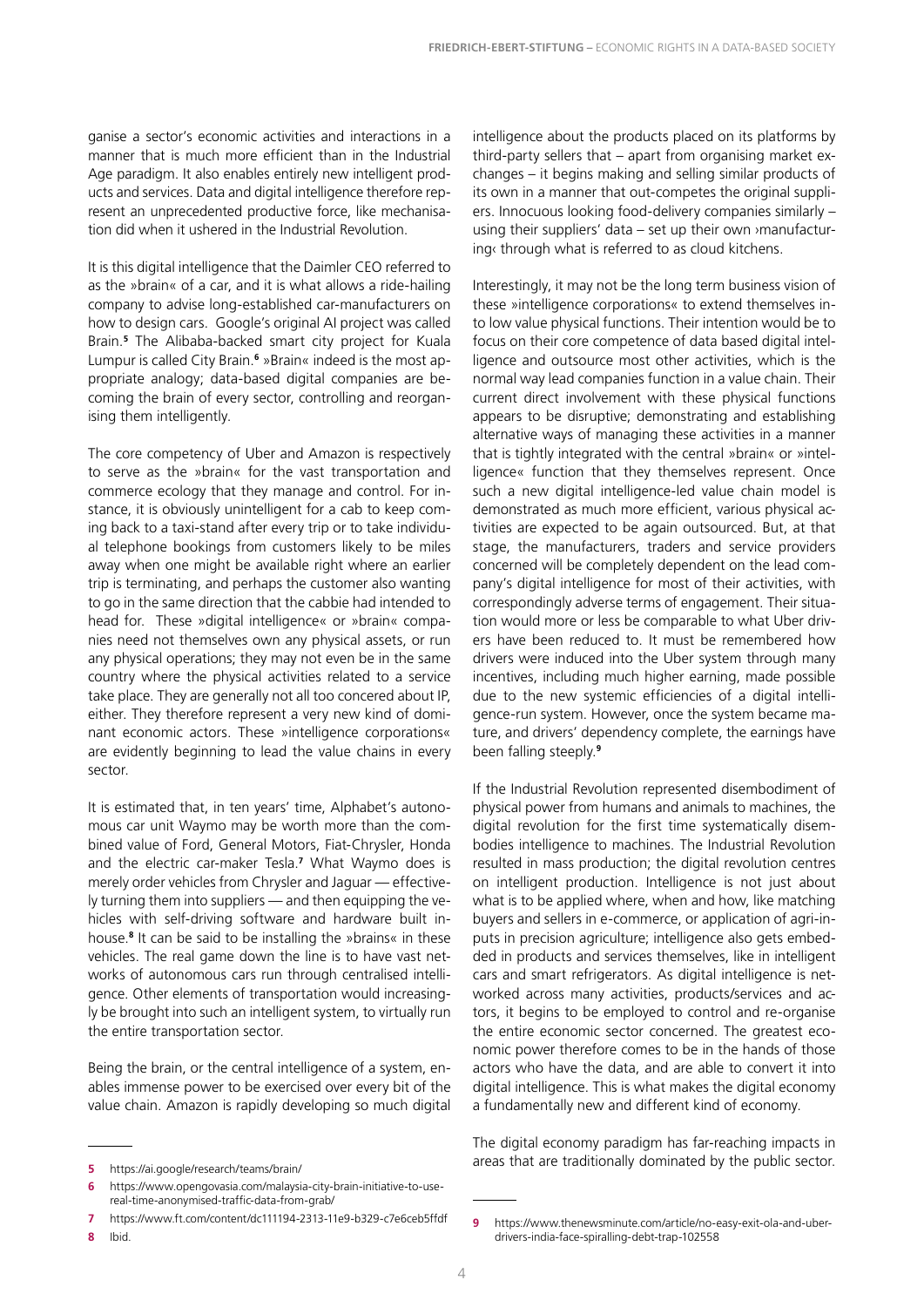Google possesses the most important geo-spatial and city traffic data, and many other forms of data relevant to the transportation sector. It has been discussing with city governments in the US to practically take over entire city transportation operations, including diverting subsidies from public transport to ride-sharing companies.**10** Huge privately developed and managed »intelligent education« initiatives in China with AI-based, individualised learning threaten to upend the teacher-and-classroom-centred education paradigm.**<sup>11</sup>** The health sector is currently doctor-centric in terms of the first point of contact with the patient. Very soon the first trigger for a health intervention will come from wearable data devices, like smart watches. A second line of physical tests may also be automatically arranged – and even preliminary medicines prescribed, before the data company advices and makes a doctor's appointment.**<sup>12</sup>** Health data collected by these data companies will also be crucial to the development of medicines and medical equipment. Google's plan is to build cities' Internet-up, where intelligent data-based systems run every single aspect of the city, of course under the company's supervision.**<sup>13</sup>**

Such fundamental changes will manifest in every sector of the economy, more quickly than most people expect, as generally happens with all things digital. It is important for public sector workers to understand and anticipate such seismic shifts, and craft their strategies accordingly, even as they address specific, immediately visible changes.

If factory and open market were the Industrial Age's central economic institutions, in a digital society it is the digital platform. Platforms embody the digital economy's key capital good, digital intelligence, which enables intelligent production – of goods as well as services. Platform companies do not so much operate in the market as they replace and re-materialise it.**14** Platforms are in fact post-market, because markets are primarily based on open-price-based exchanges, and price signals that significantly determine supply and demand. Platforms are supplanting open pricing to intelligently set the contextually ›best‹ terms of exchange at any given time for any given economic interaction, which can be different for different customers.**15** Supply and demand is also, simultaneously, managed intelligently by these platforms. It results from direct data-based deep knowledge about actors and activities on both the supply and demand sides, and not necessarily price-based information. Economic relationships are tending towards longterm »servicification«, as platforms tend towards subscrip-

- **11** [https://www.technologyreview.com/s/614057/china-squirrel-has-start](https://www.technologyreview.com/s/614057/china-squirrel-has-started-a-grand-experiment-in-ai-education-it-could-reshape-how-the/)[ed-a-grand-experiment-in-ai-education-it-could-reshape-how-the/](https://www.technologyreview.com/s/614057/china-squirrel-has-started-a-grand-experiment-in-ai-education-it-could-reshape-how-the/)
- **12** <https://www.cbinsights.com/research/apple-healthcare-strategy-apps/> **13** [https://medium.com/sidewalk-talk/reimagining-cities-from-the-inter-](https://medium.com/sidewalk-talk/reimagining-cities-from-the-internet-up-5923d6be63ba)
- [net-up-5923d6be63ba](https://medium.com/sidewalk-talk/reimagining-cities-from-the-internet-up-5923d6be63ba)
- **14** [https://lawreview.law.ucdavis.edu/issues/51/1/symposium/51-1\\_](https://lawreview.law.ucdavis.edu/issues/51/1/symposium/51-1_Cohen.pdf) [Cohen.pdf](https://lawreview.law.ucdavis.edu/issues/51/1/symposium/51-1_Cohen.pdf)
- **15** [https://www.getelastic.com/dynamic-pricing-and-the-new-formula](https://www.getelastic.com/dynamic-pricing-and-the-new-formula-for-profit)[for-profit](https://www.getelastic.com/dynamic-pricing-and-the-new-formula-for-profit)

tion models.**16** It is such post-industrial and post-market nature of platforms that renders them so ungovernable for traditional regulatory mechanisms.

Global corporations had needed national governments to frame and enforce strong laws to enable IP-based value capture. In the digital arena, however, they rely on lawless extraction of data from everywhere, through sheer digital presence and power. They avoid legal discussions about data's economic value so as to keep attention away from this lawless activity**<sup>17</sup>**. What they use instead is what has been called ›code is law‹, and ›architecture is policy‹.**<sup>18</sup>** Code and architecture refer to the software that digital corporations employ over networks globally, e.g. cloud applications, that form the »body« of new digital economic and social systems. Technical controls through software are foolproof, and effective remotely. Corporations do not need much legal protection for valuable data they collect and hoard, because it operates mostly behind technical walls. Technology also provides all-round coercive power for enforcement. The owner of a physical mall, for instance, may require legal help to evict a recalcitrant shopkeeper, but a trader on an e-commerce platform can simply be ›deleted‹ by technical means – immediately, and without recourse.

The US is the main political backer of the hegemonic Silicon Valley model of digital economy, with its globally integrated, monopolistic digital corporations. The US government employs trade agreements and other means towards a single borderless global digital economy, with free data flows (and extraction) and scanty means for national regulation. It is based on private law arrangements anchored in the jurisdiction where digital corporations are headquartered, mostly the US.**<sup>19</sup>** The spectre of a single global US-controlled digital economic space has of late been altered by a no less distressing prospect of a bipolar digital world, with competing, and increasingly exclusive, digital value chains respectively centred in the US and China.**<sup>20</sup>** The digital rivalry between the two countries is extending beyond economic fields to all areas, including security and military, conjuring up parallels to the Cold War era.

Data and digital intelligence are at the fulcrum of control exercised by a few digital corporations over the global economy and society. Such control is applied remotely and monopolistically in a manner that *inter alia* leaves very little

- **18** <https://www.harvardmagazine.com/2000/01/code-is-law-html> and [https://www.eff.org/fr/deeplinks/2010/03/video-eff-panel](https://www.eff.org/fr/deeplinks/2010/03/video-eff-panel-architecture-policy)[architecture-policy](https://www.eff.org/fr/deeplinks/2010/03/video-eff-panel-architecture-policy)
- **19** The US government's vision of **>commerce** without borders< can be found in its policy document. Digital 2 Dozen, [https://ustr.gov/sites/](https://ustr.gov/sites/default/files/Digital-2-Dozen-Final.pdf) [default/files/Digital-2-Dozen-Final.pdf](https://ustr.gov/sites/default/files/Digital-2-Dozen-Final.pdf)
- **20** Kristalina Georgieva, Managing Director of the International Monetary Fund, spoke of a »digital Berlin Wall« that forces countries to choose between technology systems. [https://www.imf.org/en/News/](https://www.imf.org/en/News/Articles/2019/10/03/sp100819-AMs2019-Curtain-Raiser) [Articles/2019/10/03/sp100819-AMs2019-Curtain-Raiser](https://www.imf.org/en/News/Articles/2019/10/03/sp100819-AMs2019-Curtain-Raiser)

**<sup>10</sup>** [https://www.theverge.com/2016/6/27/12048482/alphabet-side](https://www.theverge.com/2016/6/27/12048482/alphabet-sidewalk-labs-public-transport-columbus-ohio)[walk-labs-public-transport-columbus-ohio](https://www.theverge.com/2016/6/27/12048482/alphabet-sidewalk-labs-public-transport-columbus-ohio)

**<sup>16</sup>** Not only is Netflix offering subscription-based cinema, physical services like Uber, and even consumption of physical goods, like with Amazon, are becoming subscription-based.

**<sup>17</sup>** They do apply private law of contracts to their benefit wherever necessary.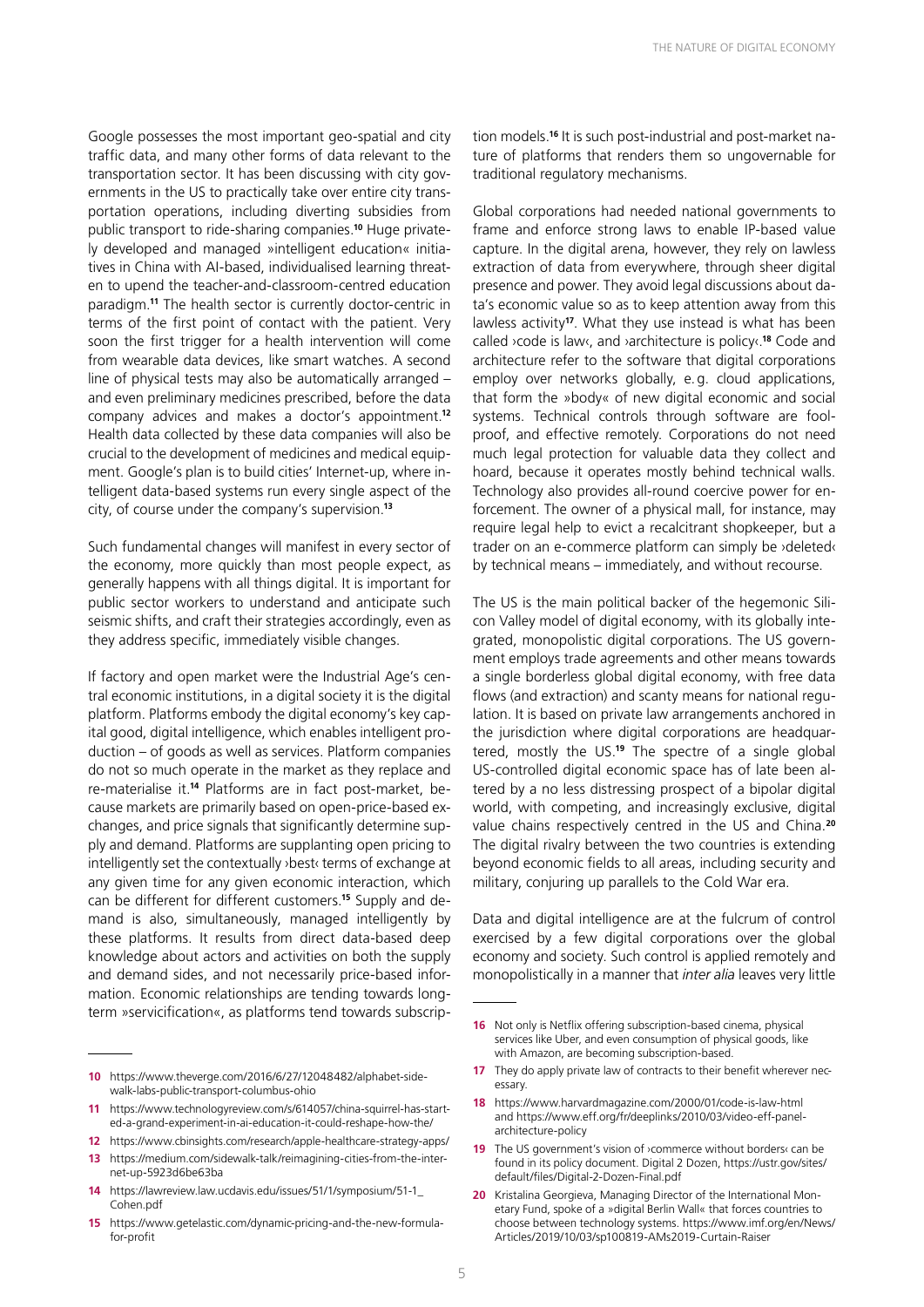scope or power for bargaining by workers. The global and vertically integrated nature of these digital corporations allows them to assume roles that have traditionally been the preserve of the public sector. The following two sections explore these two issues.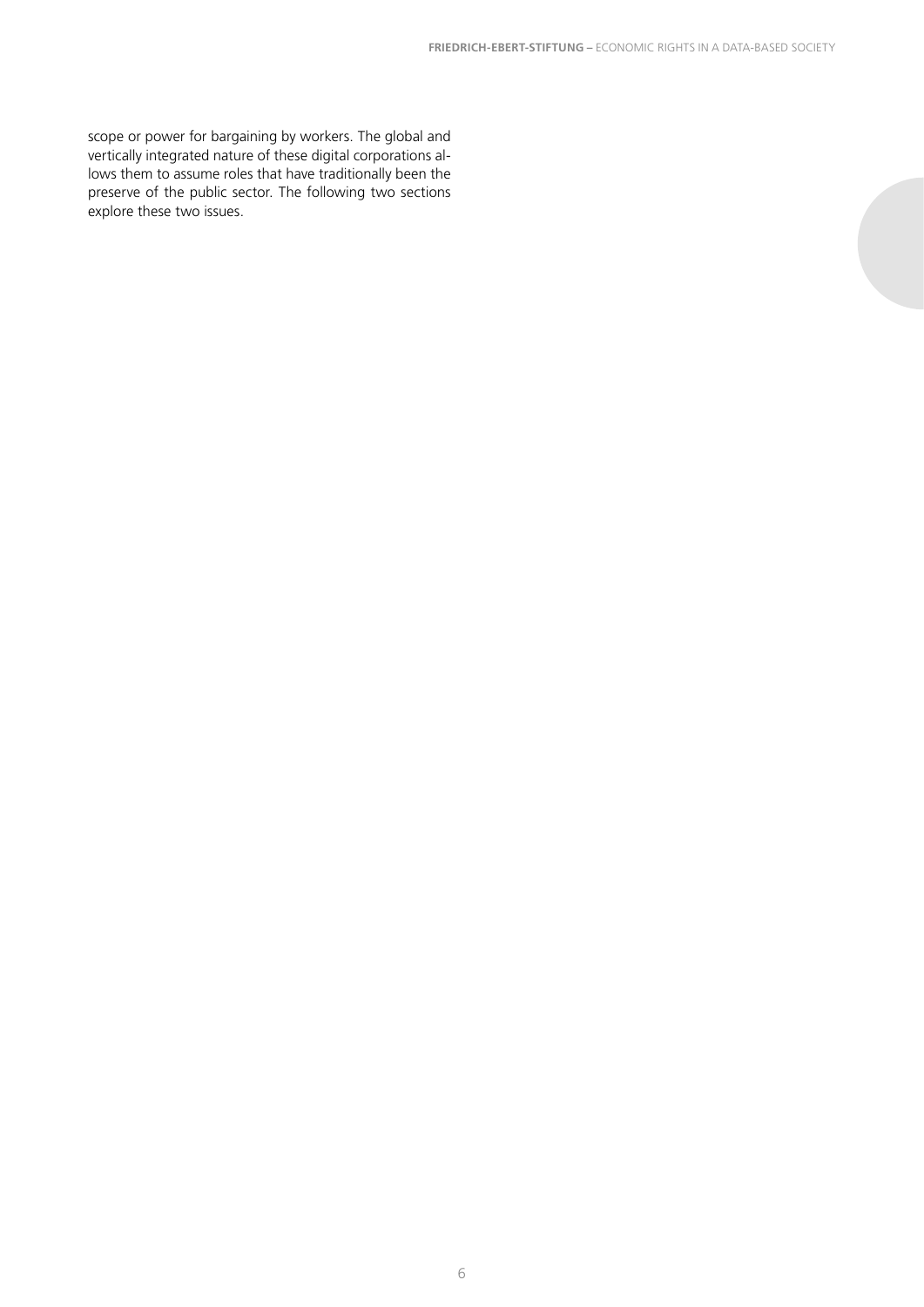### **3**

### **DATA CONTROLS – AND HOW TO TAKE THEM BACK**

Data gets created by the actions of ordinary people, consumers and small economic actors**21** that use digital platforms. This data is vacuumed up by digital corporations and converted into digital intelligence to organise, direct and control all other actors. Intelligence based dependence is naturally very strong. It is further locked in through vertically-integrated technical structures that are highly monopolistic. The result of all this are very lop-sided terms of engagement between digital corporations and all other economic actors. In such circumstances, what are the options for small economic actors, including workers, to improve their economic power, and thus their bargaining position?

Digital value chains begin with data originally provided by individuals and small economic actors. Such data is unilaterally appropriated by digital corporations, capturing the entire economic value of data and its intelligence derivatives. Its fairness can be questioned. Since the key data at the heart of digital power emanates from individuals and small actors, and is about them, can they claim collective rights and ownership**<sup>22</sup>** over the economic value of such data? Exploring political economy and legal frameworks in this direction provides the best structural way to decentralise digital power.

Individual data rights are relatively well-developed, especially in terms of protecting privacy. Personal data is considered to be an extension of »person-hood«. It defies reason why a similar conception is not extended to social or group data.**<sup>23</sup>** This is data that may not be personally identifiable,

but refers to a clearly identifiable social or economic group of people. One example would be data about people from a minority religious community living in a particular neighbourhood. Or, to take an economic example, collective data on the commuters in a city. Employing the analogy of personal data, such group/ community data should also be considered to be an extension of the relevant community's »community-hood«. Just like personal data in respect to an individual, such data is intrinsically – and often inalienably – associated with the particular group or community. It gives very significant power over the group/community, and can be used to specifically harm or benefit it. This provides the basis for asserting a group or community's primary control or ownership over its group or community data.

Beyond privacy rights, some work is also happening on an individual's economic rights to her/his data. Two approaches stand out in this regard. One is the right to data portability, whereby individuals can have their data retrieved and transferred to another service provider of their choice. This is an important right and should be ensured everywhere. However, in terms of its practical benefits, it perhaps merely makes companies somewhat cautious when it comes to very aggressive exploitation of data, especially if it is of a discoverable nature. It has not been effective in checking or decentralising the economic power of global digital corporations. A year after the enactment of the EU's General Data Protection Regulation, which contains such a provision, it is interesting to note that large global digital corporations have actually increased their share of the EU market.**<sup>24</sup>** Ordinary individuals cannot be expected to possess the skills required to manage their intricate data, especially as everything becomes data-based; their individual databargaining power is too little to matter much; and, in any case, individuals tend to focus on the immediate gratification that they get from digital services.

All these factors apply equally to the second approach – monetising an individual's data. Apart from having been found to be ineffective,**<sup>25</sup>** it can be positively dangerous, as individuals would formally transfer all or most of their data

**<sup>21</sup>** Platform companies are unique in how they use data and digital intelligence to closely control, and thus exploit, all other actors in a value chain, whether these be small producers/manufacturers, traders, service providers or workers. In relation to the digital power of platform or digital companies, all these can be grouped together under the rubric of ›small economic actors‹ in any digital value chain. This term is employed often in the paper, since all of these actors are subject to data controls, and should enjoy some data rights because they are the major contributors of data that underlie the economic power of the digital corporations involved.

**<sup>22</sup>** The term »ownership« most appropriately applies to physical goods that are exclusive in their use. Data can simultaneously be used by many actors, who could also have different kinds of right of use. It is therefore more apt to argue for >primary economic rights to data‹ rather than its ownership. The term »ownership« is used here in a manner of speaking to refer to such primary economic rights.

**<sup>23</sup>** Does this follows from the neoliberal dictum best expressed by Margaret Thatcher when she held that ›there is no such things as a society...‹?

**<sup>24</sup>** [https://www.fastcompany.com/90351655/gdpr-helps-google-and](https://www.fastcompany.com/90351655/gdpr-helps-google-and-facebook-grow-uk-market-share-in-2019)[facebook-grow-uk-market-share-in-2019](https://www.fastcompany.com/90351655/gdpr-helps-google-and-facebook-grow-uk-market-share-in-2019)

**<sup>25</sup>** <https://www.wired.com/story/i-sold-my-data-for-crypto/?verso=true>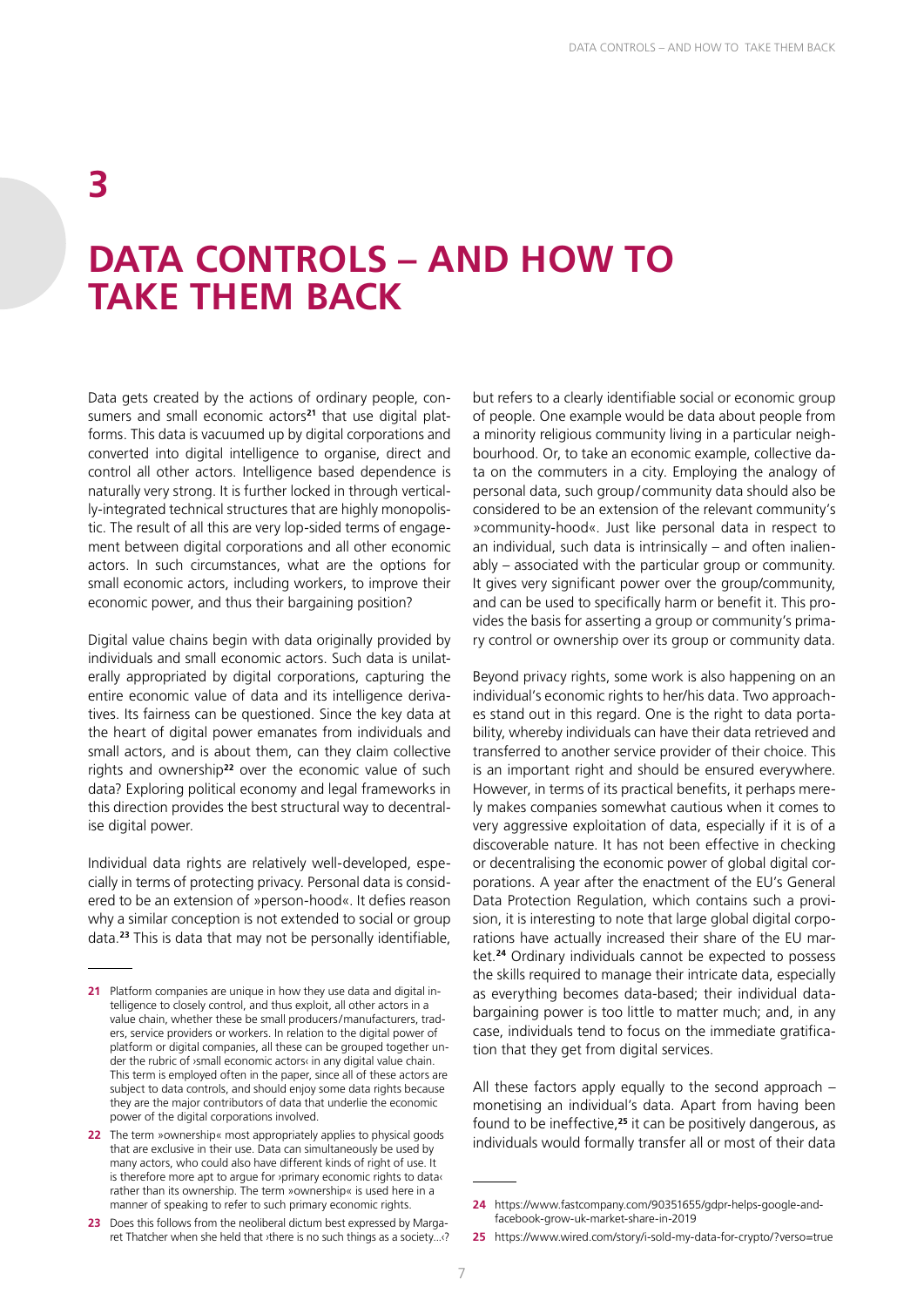rights for a paltry sum. The economic value that would get expropriated from an individual (apart from other possible harms) is likely to be several times higher than the monetised value.

As the digital economy shifts from being primarily based on targeted-advertising - which foremost requires personal data – towards digital-intelligence-based management of economic activities across a sector, it is aggregated group data that becomes most important, even when it is personally anonymised. With the greatest value offered by data increasingly being relational with respect to other data, the marginal value of any one person's data contribution is very low – if it can be calculated in any meaningful way in the first place.

The proposition of  $\lambda$  data as labour is similar to the above approaches in that it is individualistic, and also displays all the same shortcomings, apart from other conceptual defects. For one, data is quite unlike labour, which needs to be sourced anew for every instance of production. Data once contributed is useful forever.**<sup>26</sup>** Data therefore may have sharply declining returns for its contributors. A machine, once it learns from humans how to perform a task, does not have to be trained again to do the same task.**<sup>27</sup>** The »labour« of data contribution involved in such training therefore becomes worthless immediately, unless some kind of permanent rights to the value of data once contributed can be established. Individual rights of this kind are difficult to conceptualise and practise, since, as discussed earlier, data's value comes mostly from its aggregated forms. They are also very hard to bargain for and obtain individually.

For all these reasons, a collective approach is required to assert data-based economic rights. Such an approach is premised on a group/ community's primary economic rights to the data that ›arises from it‹ (data source), and is ›about it‹ (data subject). Such data can be characterised as group or community data, and collective economic rights over it as group/community ownership of data.**<sup>28</sup>**

It is not possible to trace out in detail here the conceptual basis for collective ownership of community data.**<sup>29</sup>** Two main elements of this may briefly be touched upon. First is the analogy to natural resources which are supposed to be owned by the owner of the physical space or geography from whence such resources arise. The Nagoya Protocol to the Convention on Biological Diversity requires that the

benefits of using genetic resources arising from a particular community be fairly and equitably shared with it.**<sup>30</sup>** In a similar manner, much of society's data can be considered to be a collective social resource owned by the social unit from whence it arises.

The second conceptual basis may be even more important. It involves the subject of data, or ›whom the data is about‹. Data's main value is in the intelligence that it provides about the data subject. We should in fact not just be speaking about companies having data on us, but their having intelligence on us.**31** This renders the socio-economic implications involved much clearer. The defining feature of a digital society and economy is that, for the first time, intelligence gets systematically disembodied from humans, or human organisations, into machines. Such intelligence is not just some kind of piecemeal knowledge about us, like that generated by a market survey or a loyalty program. It is highly granular and systemic, like a brain incessantly taking in bits of information and synthesising them into continuous new controls and actions. Digital intelligence is all-pervading, often exceeding what we know about ourselves, and is largely auto-executing.**32** Because the phenomenon is new and unique, we require *sui generis* ways to describe and deal with it. Such disembodied intelligence is perhaps the strongest possible power over its subject. It is an easily justifiable moral philosophical principle that the ›subject of intelligence‹ should be the primary owner of systemic intelligence about itself – individually and collectively as a group or community. This is the second basis of community ownership of data, being data and intelligence »about us« and providing immense power over us.

The term »ownership« in relation to data tends to run into some resistance in progressive circles because the last key political economy battle was (and still is being) fought over knowledge as an economic resource. The progressive take on this has been to minimise if not eliminate the notion of ownership of knowledge, promoting it as a common resource for all to benefit from and contribute to. So, why now propose legal ownership with regard to data? Would it not just enable big corporations to turn our data into their property, just like they have done with our knowledge?

It is important to understand the difference between knowledge – as the subject of intellectual property (IP) debates –

**<sup>26</sup>** Accenture calls artificial intelligence a capital-labour hybrid [https://](https://www.accenture.com/sk-en/insight-artificial-intelligence-future-growth) [www.accenture.com/sk-en/insight-artificial-intelligence-future-growth](https://www.accenture.com/sk-en/insight-artificial-intelligence-future-growth)

**<sup>27</sup>** This has been referred to as *industrialisation of learnings*. [https://](https://www.ictsd.org/sites/default/files/research/rta_exchange-the-digital-transformation-and-trade-ciuriak-and-ptashkina.pdf) [www.ictsd.org/sites/default/files/research/rta\\_exchange-the-digital](https://www.ictsd.org/sites/default/files/research/rta_exchange-the-digital-transformation-and-trade-ciuriak-and-ptashkina.pdf)[transformation-and-trade-ciuriak-and-ptashkina.pdf](https://www.ictsd.org/sites/default/files/research/rta_exchange-the-digital-transformation-and-trade-ciuriak-and-ptashkina.pdf)

**<sup>28</sup>** The term »ownership« is employed to stress the economic aspect of data rights because most people today instinctively associate data rights only with privacy and security.

**<sup>29</sup>** The conceptual basis of collective ownership of data is presented in this paper titled ›Data and digital intelligence commons‹, [http://data](http://datagovernance.org/report/data-and-data-intelligence-commons)[governance.org/report/data-and-data-intelligence-commons](http://datagovernance.org/report/data-and-data-intelligence-commons)

**<sup>30</sup>** [https://www.cbd.int/abs/about/](  https://www.cbd.int/abs/about/)

**<sup>31</sup>** This is how key digital business actors see the field. Upon being asked if digital innovation was still an open field, Dara Khosrowshahi, ex-CEO of Expedia and now of Uber, observed, ›…Googles and Facebooks of the world have so much more intelligence as to mass consumer behaviour that they probably have an unfair advantage..... [https://www.nytimes.com/2017/10/18/technology/frightful-five-start](https://www.nytimes.com/2017/10/18/technology/frightful-five-start-ups.html)[ups.html](https://www.nytimes.com/2017/10/18/technology/frightful-five-start-ups.html)

**<sup>32</sup>** For instance, algorithms of an e-commerce platform match goods to our perceived preferences, and even set the prices contextually. The full transaction can get completed automatically, without any human intervention.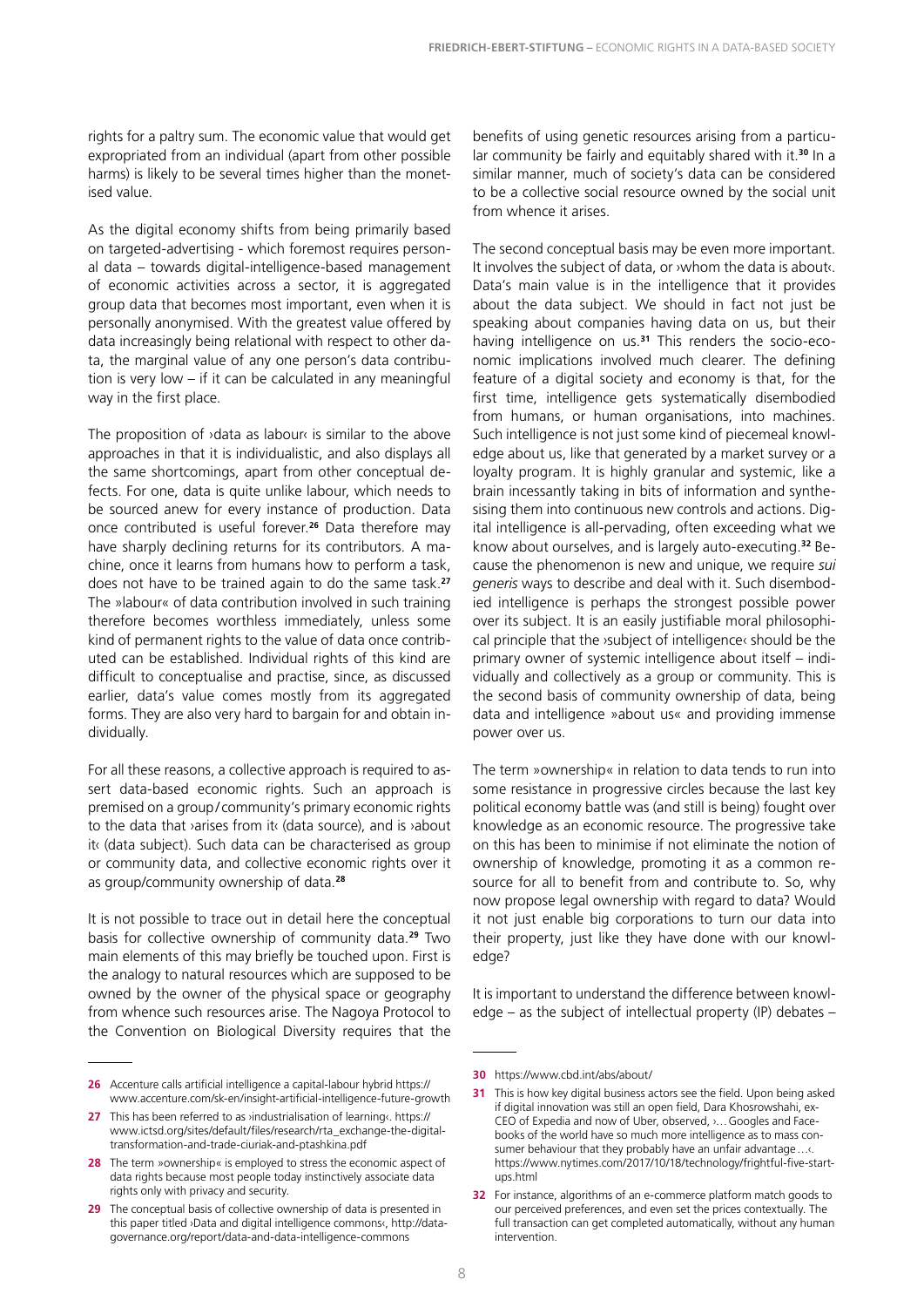and data as an economic resource. IP over knowledge is about claims to newly created ideas or other, more concrete, intellectual artefacts like works of art, designs, etc. However questionable the claim of their being new and private might be in any particular case, the premise is that there is a distinct creator of a particular piece knowledge who is preferentially entitled to some of its fruits. In the absence of legal checks, anyone can exploit such valuable knowledge the moment it gets known. Corporations, which usually internalise IP rights, have needed law to help gate-keep such knowledge and extract rents from it. Although perhaps unrecognisable in that form today, IP rights first came about in order to ensure wide sharing of new knowledge, even as creators were allowed some limited, time-barred entitlements. It was argued that in the absence of some such legally enforced rights, creators tend to hoard knowledge for exclusive use, which is detrimental to social well-being.

The current model of employing data as an economic resource is very different, as explained in the first section. Technical means of collecting and hoarding data are specifically designed for the purpose of its exclusive use, or within the framework of limited partnerships. There is no act of creation involved,**33** only of collection and curation by digital corporations. The latter are prone to argue that other parties are welcome to collect the same data and use it. The problem is, however, that these digital corporations often perform infrastructural functions in any sector, and are hence, to a considerable extent, natural monopolies.**<sup>34</sup>** It is generally not possible for an aspiring competitor to create a parallel infrastructure that will yield the data it needs. Even if it was possible to do so, combining the two datasets will provide a much greater value, and therefore exclusive control of key sectoral data still runs contrary to overall social welfare.**<sup>35</sup>**

Digital corporations do not require the law to help extract and protect data value; they employ a combination of monopolistic economic power and technical means. In time though, as default processes of data appropriation get adequately entrenched, they will no doubt seek legal recognition and formalisation of them. The only way to throw a wrench in their works is to wield the law to establish prior economic rights to data for individuals, groups/communities, and small economic actors that contribute the data and are data subjects. As discussed in the foregoing, latter's data rights over those of digital corporations also have sound logical basis.

A key question to explore is: In the face of rapidly consolidating dominant practices, how digital corporations can be made to openly share their data for maximal social gain, including more market competition? This is also required to generally decentralise digital economic power. What is be-

ing proposed here is a legal assertion of collective economic rights of original ›contributors of data‹ (data sources), and those ›whom the data is about‹ (data subjects). The aim is to ensure broad sharing of digital data, but with due individual and group/community protection.

Individualistic frameworks for economic rights to data are ineffectual because individuals have limited means to actually use the data meaningfully. And, the mostly monopolistic or duopolistic nature of any digital market constrains data portability, which in any case is made very difficult through various hidden costs. Groups and communities, on the other hand, can have enough collective leverage and options to meaningfully exercise their collective economic rights to data. They can run a digital business in a cooperative manner, as advocated by the platform cooperativism movement.**<sup>36</sup>** A city or provincial community can employ its collective rights over its commuting data to mandate that it be opened up to a competitive field of digital businesses, and/or allow solely local businesses to run ride-hailing platforms. Digital corporations can be subjected to licensing for using community data and thereby be closely regulated, like utilities. Digital and data value can be considerably internalised within the relevant community, ensuring that locally articulated public interest is upheld, including economic fairness and justice.

While mandating the sharing of community data held by a company, data collection can be incentivised, as and when specially required, by not interfering with a data collecting company's exclusive data use for certain purposes and for limited time periods. It is important to make it clear here that this is not meant to create new data rights for data collectors, which is not advisable. It will only be a default privilege allowed under community data licensing. Meanwhile, not all data will be covered under community ownership frameworks, and many kinds of data will continue to be considered private.

The EU has been exploring how to ensure data sharing among businesses, and access to privately held data for purposes of public interest.**<sup>37</sup>** It has also looked into issues of data ownership, especially between owners of Internet-of-Things devices and those who run data applications on them, proposing the concept of »data producers' rights«.**<sup>38</sup>** The German Social Democratic Party proposes a ›data for all‹ framework for data sharing.**39** But these approaches are still tentative, and the EU is yet reluctant to openly break with the default political economy of data

**<sup>33</sup>** »Facts« cannot be protected under IP laws.

**<sup>34</sup>** Many of these are erstwhile public-sector functions.

**<sup>35</sup>** These could be augmenting datasets or complementing datasets, respectively providing economies of scale and scope.

**<sup>36</sup>** [https://wiki.p2pfoundation.net/Platform\\_Cooperativism](https://wiki.p2pfoundation.net/Platform_Cooperativism)

**<sup>37</sup>** [https://ec.europa.eu/digital-single-market/en/guidance-private](https://ec.europa.eu/digital-single-market/en/guidance-private-sector-data-sharing)[sector-data-sharing](https://ec.europa.eu/digital-single-market/en/guidance-private-sector-data-sharing)

**<sup>38</sup>** [https://ec.europa.eu/digital-single-market/en/news/communication](https://ec.europa.eu/digital-single-market/en/news/communication-building-european-data-economy)[building-european-data-economy](https://ec.europa.eu/digital-single-market/en/news/communication-building-european-data-economy)

**<sup>39</sup>** Available in German only here: [https://www.spd.de/aktuelles/](https://www.spd.de/aktuelles/daten-fuer-alle-gesetz/) [daten-fuer-alle-gesetz/](https://www.spd.de/aktuelles/daten-fuer-alle-gesetz/) A report of the German Ministry of Economic Affairs indicates a similar way of thinking: [https://www.](https://www.bmwi.de/Redaktion/DE/Downloads/Studien/modernisierung-der-missbrauchsaufsicht-fuer-marktmaechtige-unternehmen-zusammenfassung-englisch.pdf?__blob=publicationFile&v=3) [bmwi.de/Redaktion/DE/Downloads/Studien/modernisierung](https://www.bmwi.de/Redaktion/DE/Downloads/Studien/modernisierung-der-missbrauchsaufsicht-fuer-marktmaechtige-unternehmen-zusammenfassung-englisch.pdf?__blob=publicationFile&v=3)[der-missbrauchsaufsicht-fuer-marktmaechtige-unternehmen](https://www.bmwi.de/Redaktion/DE/Downloads/Studien/modernisierung-der-missbrauchsaufsicht-fuer-marktmaechtige-unternehmen-zusammenfassung-englisch.pdf?__blob=publicationFile&v=3)[zusammenfassung-englisch.pdf?\\_\\_blob=publicationFile&v=3](https://www.bmwi.de/Redaktion/DE/Downloads/Studien/modernisierung-der-missbrauchsaufsicht-fuer-marktmaechtige-unternehmen-zusammenfassung-englisch.pdf?__blob=publicationFile&v=3)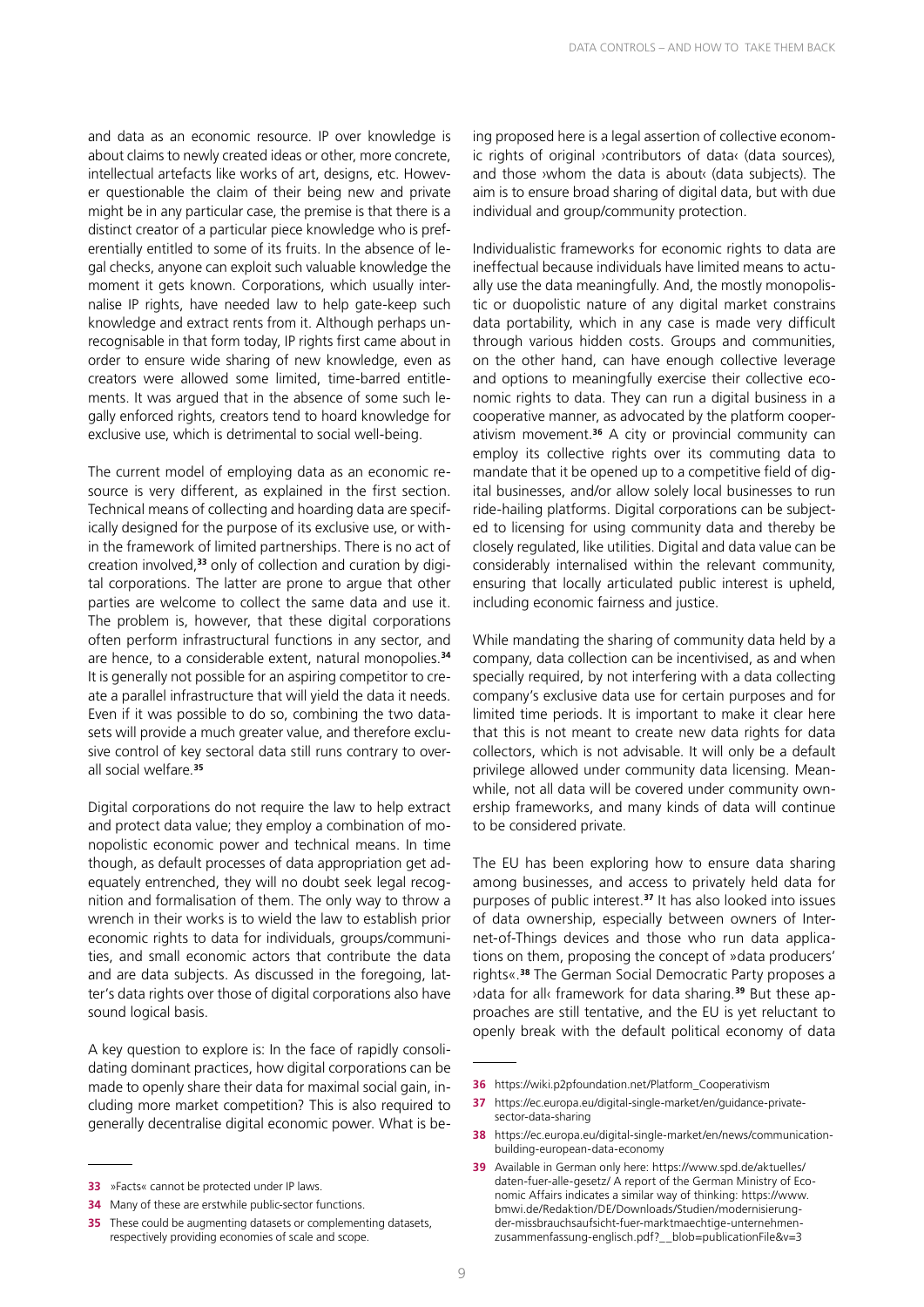that underlies the dominant Silicon Valley model. Since developing countries face the greatest geo-economic data-appropriation threat, they are willing to venture further, even with their limited capacities. (Incidentally, for similar reasons, developing countries have spearheaded the global struggle for access to knowledge, resisting aggressive intellectual property frameworks.) India has come up with a draft policy with community data provisions.**<sup>40</sup>** Rwanda has a data sovereignty policy, providing for national ownership of data.**<sup>41</sup>** South Africa, too, is exploring this area.

Questions have been raised in the EU about who has the rights to consumer data about products sold on the Amazon platform – the latter or the manufacturers and traders that put up the products on the platform.**<sup>42</sup>** Similar issues have been raised in India by restaurateurs about their products that are distributed by food-delivery platforms.**<sup>43</sup>** Not just geographical communities, but communities or groups of economic actors should also be eligible for collective ownership of data that they contribute. Uber's main asset is data, most of which comes from its drivers. Community or group data ownership can be invoked by Uber drivers in a city, for instance, to claim a collective stake in the vast data-based value of the Uber company. They can thereby possibly seek co-determination rights to the business in the form of adequate representation in the management.**<sup>44</sup>**

This logic can also be extended to workers formally employed with a company or an organisation. Unlike with Uber, the workplace and work-tools in this case are company-owned; whereby data arising from work, whether or not contributed or mediated by workers, will be claimed by the company to be legitimately its to own. Products of workers' labour are after all owned by the company, and workers just remunerated for their labour. For workers in existing work relationships, data contribution would be considered as a part of the overall work role and expectation, and subsumed in existing remuneration. This is especially so because digital data contribution in itself is often a passive activity. Data should be considered as a very special kind of value contribution, different from labour.

Data contribution consists of passing on intelligence that is about oneself, one's area of work, and one's skills, that is captured in and for machines. This has permanent, replicable value, unlike labour that has to be contributed anew for every instance of production and can therefore serve as a continuing source of remuneration. Intelligence created from workers' data can and will be used to control workers, and in time possibly to replace them. These, in fact,

**40** [https://dipp.gov.in/sites/default/files/DraftNational\\_e-commerce\\_](https://dipp.gov.in/sites/default/files/DraftNational_e-commerce_Policy_23February2019.pdf) [Policy\\_23February2019.pdf](https://dipp.gov.in/sites/default/files/DraftNational_e-commerce_Policy_23February2019.pdf)

- **41** <http://statistics.gov.rw/file/5410/download?token=r0nXaTAv>
- **42** <https://www.nytimes.com/2019/07/17/technology/amazon-eu.html>
- **43** [https://www.cci.gov.in/sites/default/files/whats\\_newdocument/](https://www.cci.gov.in/sites/default/files/whats_newdocument/Market-study-on-e-Commerce-in-India.pdf) [Market-study-on-e-Commerce-in-India.pdf](https://www.cci.gov.in/sites/default/files/whats_newdocument/Market-study-on-e-Commerce-in-India.pdf)
- **44** [https://en.wikipedia.org/wiki/Codetermination\\_in\\_Germany](https://en.wikipedia.org/wiki/Codetermination_in_Germany)

are the two biggest sources of value for a digital corporation. Much better control over all economic actors, including workers, in a sector helps organise them more efficiently, and thus more profitably (think Uber).**<sup>45</sup>** And then, whenever possible, totally replacing them with intelligent machines – trained by intelligence derived from replaced workers – can be even more profitable. Data that workers contribute therefore may retain a permanent relationship with them – whether in work or displacement. With data it cannot just be a matter of being paid one-time for contributing it.

Rather than being paid for it – which is in practice difficult to effectively realise, data (and thus intelligence) contributing workers should have a collective stake in the resulting intelligent products and services. At the very least, these products and services should not be able to be employed in ways that are harmful to the contributing workers' interests – like exercising inappropriate controls over them, or displacing them. Furthermore, the economic value from such intelligent products and services should be fairly distributed, with adequate provisions for the data contributing workers' share in it.

Labour theory of value – arguing that labour expended in making a product primarily constitutes its value – was applied in support of the rights of the working class in the Industrial Era. A corresponding ›data theory of value‹ for intelligent production – allocating primary value contribution to data sources and subjects – may be required in the digital age to protect and promote the rights of workers and the masses against owners of digital capital.**46** This is especially salient in the face of the threat of increasing displacement of labour by autonomous machines. Due to constraints of space, this subject is not explored in any more detail here.

Workers need to engage with other marginalised actors in a digital economy to first of all seek a general framework for group/community ownership of data. This then has to be nuanced to specific contexts, in the direction of a just and equitable digital economy. Public sector workers need to examine in a forward-looking manner the nature and role of data and digital intelligence in their work. They must assert their rights to the value of data and intelligence that they contribute. These rights can be employed to improve their bargaining power, and to enable participation in public sector management and decision-making.

**<sup>45</sup>** This is not to say that greater control, or power, over actors involved in an economic situation has no positive value at all for the society. Better organisation of economic activity is of course very important which involves some such power centres. The question is how justly or otherwise such control and power is exercised.

**<sup>46</sup>** As mentioned earlier, owning digital intelligence is the primary means of owning digital capital.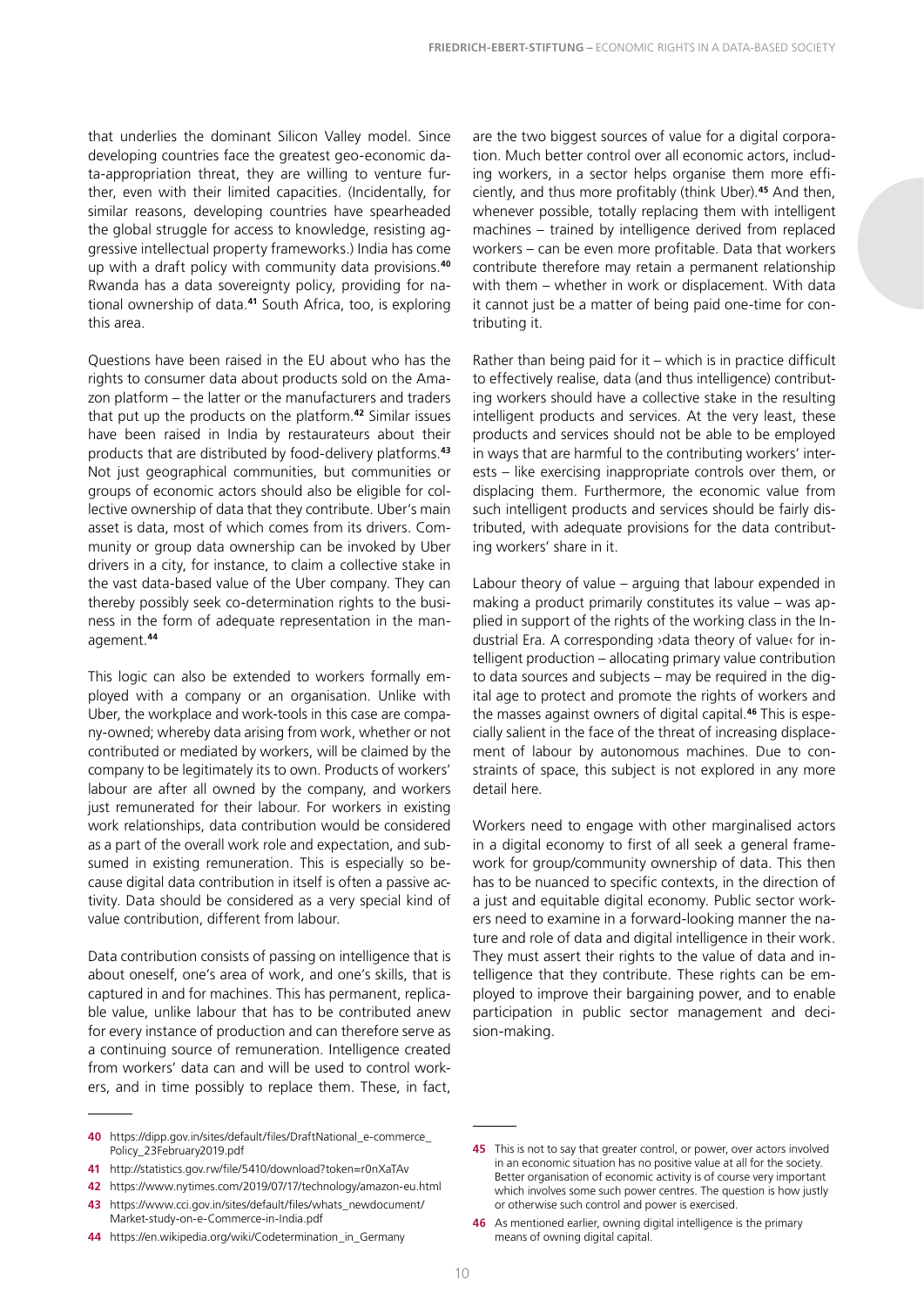### **4**

### **DATA AS PUBLIC GOOD, AND THE PUBLIC SECTOR**

Understanding the nature of the emerging digital economy and society, and recognising people's collective rights to their data, can help to determine how society's very important new data and digital intelligence based roles should be divided across public, community and private sectors. The objectives of high productivity as well as of fairness and justice need both be addressed in this regard.

The currently dominant models of digital technology, economy, and society were born and developed at a place and time of ascendant neoliberal ideology, namely in the US of the decades of 1990s and 2000s. These models are consequently almost entirely ruled by the private sector, with practically no role for the public sector. Given the need for rapid innovation and disruption at the early stages of digital technology application, private sector leadership may have had some justification. But with the digital society structures becoming entrenched now, and increasingly dominating all sectors, public sector's appropriate role in a digital society warrants assessment.

Key digital transportation data being largely in the hands of a few digital corporations, it was mentioned previously how some cities in the US have considered handing over practically the entire public transportation sector to private management. Massive AI-based private education projects may push into oblivion the school system as we know it, and along with it also the educational authorities. Corporations holding health data are set to reorganise the health sector supplanting the role of public health systems. Digital corporations are developing smart city projects in which their control over city data converts into *de facto* governance of the city.

Not just provision of services, the very acts of public policy-making and governance would soon be impossible without access to society's digital data. Most of such data currently remains a private resource of digital corporations. They may *pro bono* share some of their data for purposes of public interest, for example, Facebook's »Data for Good« and Uber's »Uber Movement« initiatives. But such sharing obviously happens on the whims and terms of these corporations, and follows their own interests. It can hardly serve as the basis for how public policy and governance are to be undertaken in the digital age.

Let us consider a city that is planning smart traffic management, which will require access to real-time commuting data that mostly is only available with Google. Would the city authorities have to beg Google for this data or, as the dominant data economy model becomes mainstream and »accepted«, have to buy it? Even more likely, they may have to let Google, or some such digital corporation, manage city traffic services. This will involve monopoly service fees and lock-ins. Leveraging their new position, as the corporation involved gathers ever more city data, it will use it to forever keep improving its services – and increasing the fees. Such a situation of irretrievable lock-in and ever-deepening dependence on a private provider for a public service may *prima facie* look entirely untenable, but that is where we seem to be imminently headed. This traffic management example can be extrapolated to every single area of public sector work, from city planning, community development and welfare services to utilities management, education, health, agriculture support, and more.

A central role of community data for a whole range of services that have traditionally been provided by the public sector points to the immense, and indispensable, public value of such data.**47** It makes a compelling case for community ownership of this data. Such ownership can enable free access to community data held by private companies whenever needed for purposes of public interest.**48** This arrangement in fact appears absolutely necessary, unless the public sector is soon to – more or less – collapse completely. While data required for directly providing public services can be called as a core public interest need, other kinds of public interests are also relevant. Two such further purposes of public interest that require mandated sharing of data are (1) to ensure an open and competitive market for digitally intelligent products and services, and (2) to support domestic digital industrialisation.**<sup>49</sup>**

**<sup>47</sup>** Public value refers to the value created by government through services, laws, regulation and other actions. [https://www.themandarin.](https://www.themandarin.com.au/104843-measuring-public-value/) [com.au/104843-measuring-public-value/](https://www.themandarin.com.au/104843-measuring-public-value/)

**<sup>48</sup>** India's AI strategy refers to mandatory data sharing for purposes of public interest, and some EU policy documents are also beginning to veer towards this view.

**<sup>49</sup>** India's earlier referred draft e-commerce policy proposes such data sharing with small enterprises.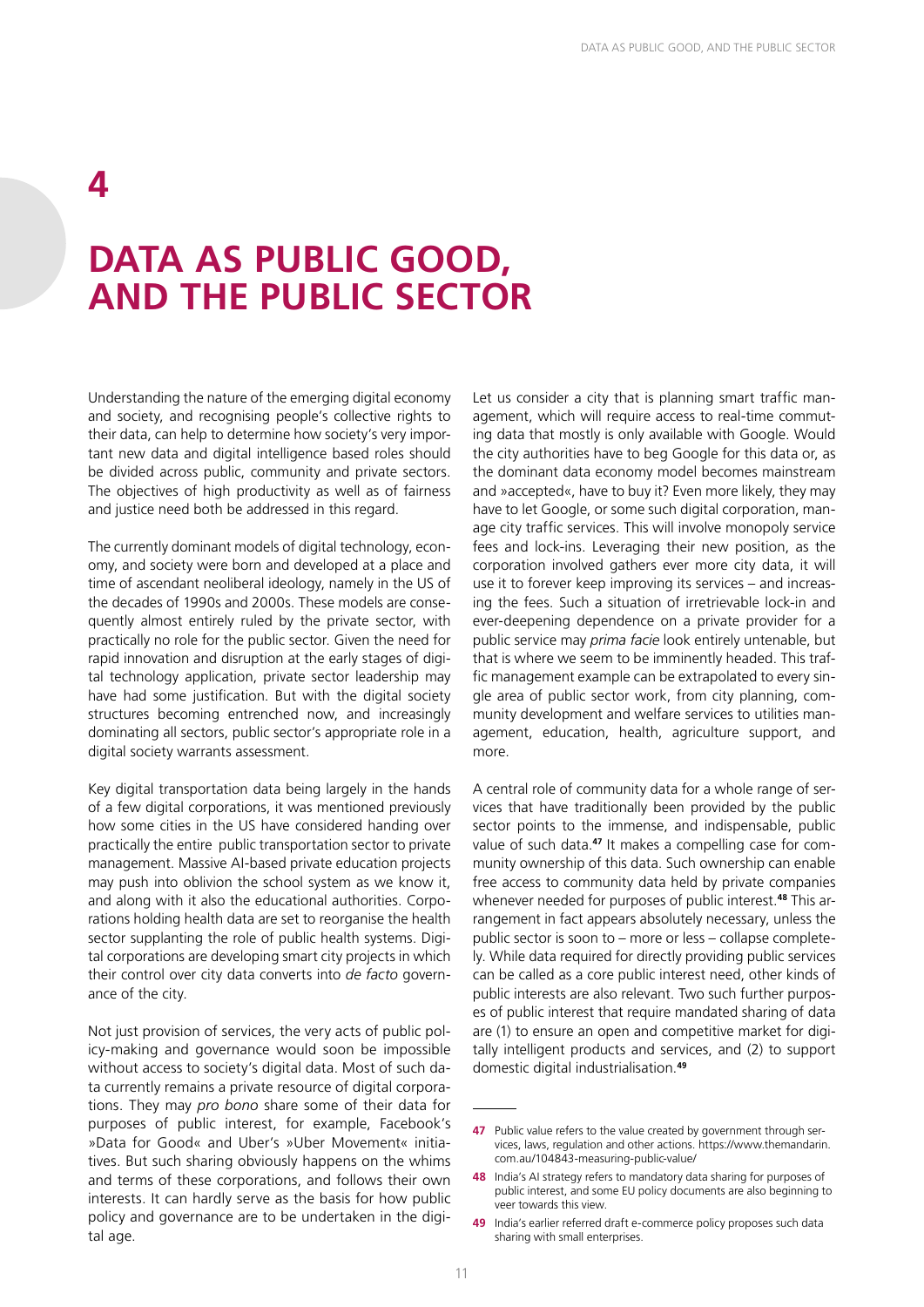Is the public sector ready for new data-based roles? An appropriate theory about such roles for the public sector, and the enabling policies and laws – like on community data ownership, are certainly needed first. But equally important are the practical details.

Much of the change and restructuring will take place within existing public sector bodies and institutions, like those providing services of transportation, health, education, welfare, etc. These bodies will have to become adept at collecting and curating the required data from their existing activities, as well as privately held data that they will get access to under community data ownership rules. Competencies will have to be developed to convert data into necessary digital intelligence, and use it to provide intelligent public services (of course with the help of data scientists). Considerable skill development and upgrading may be required for public sector workers, including bringing in new technical skills. But, at its core, digitalisation and datafication of the public sector is not so much of a technical challenge – as often feared – as it is of strategic visioning and able management. Public sector workers should be able to adapt to new data-intensive work processes as successfully they did to computerisation in the public sector many years ago.

Some of the required public sector restructuring may be relatively intensive, even if undertaken gradually to accommodate human and other kinds of costs. Some public-sector roles may indeed become less important in the digital society, but many entirely new ones will emerge.

With industrialisation, the public sector acquired the important role of providing key industrial infrastructure. It should be taking up a similar role with regard to digital infrastructure. If any such new role for the public sector is hardly ever discussed it owes largely to the digital society's birth and upbringing in a neoliberal environment. Global, vertically integrated digital corporations, spanning several sectors of the economy, internalise what are appropriately infrastructural and public-sector roles. Not only are the new digital infrastructure roles private right from birth – a creeping acquisition of existing public infrastructure roles is also taking place. An illustration of this is private digital currency initiatives like Facebook's Libra seeking to take over the government role of managing currency as the token of value in economic exchanges.**<sup>50</sup>**

New digital infrastructure areas range from digital connectivity and basic computing facilities to cloud computing and data provisioning.**<sup>51</sup>** This paper focuses on data and digital intelligence infrastructures.

As the very basis for intelligent production  $-$  of intelligent products and services – data is required for all important digital economy activities. Being in the nature of information, data is *prima facie* a non-rival good. Also, as data is combined with other data its value increases dramatically. This makes a case for provision of important data as a common infrastructure to all digital economy actors in any sector. The current digital economy model, however, is based on exclusive appropriation of society's data by a few monopolistic digital corporations. They thus increasingly control the value chains in all sectors. Such exclusive use of the common resource of society's data is the main reason for increasing concentration of digital power, and to a good extent also of increasing economic and social inequalities. Data sharing, or providing data as a common infrastructure, maximises the benefits that a society can derive from data. Sufficient open availability of key data is also the *sine qua non* for a competitive digital economy, and for reversing the damage being caused by concentration of digital power in a few hands.

The concept of data infrastructure is drawing increasing attention.**<sup>52</sup>** This differs from the earlier open data movement, which consisted mostly of putting public data out in the open for anyone to use. Key data in different sectors mostly used to be with the public authorities; but today private digital platforms are the biggest holders of such data. Furthermore, digital society's granular and intrusive digital data is of a nature that requires considerable protection against misuse. Such data has to be shared in a regulated and managed manner.**<sup>53</sup>** Data infrastructures are designed for safe sharing of sector-wide data taken from different sources.

Command over AI is the new basis of economic power.**<sup>54</sup>** Various national AI strategies rightly focus on data availability, which requires data sharing.**55** They promote institutions like data infrastructures, data trusts, data exchanges and data markets, in order to ensure increased access to data for digital economy actors. Although mandated data sharing does get mentioned in some places, these national strategies mostly discuss voluntary data sharing. It is not explained, however, why the biggest collectors of data – digital platform companies – will on their own share or even sell their data when they consider maintaining exclusive access to data to be their main business advantage. In pussy-footing the obvious need for mandated data sharing, the framers of these national AI strategies seem to be

**<sup>50</sup>** [https://www.cnet.com/news/facebooks-libra-cryptocurrency](https://www.cnet.com/news/facebooks-libra-cryptocurrency-could-be-banned-in-india/)[could-be-banned-in-india/](https://www.cnet.com/news/facebooks-libra-cryptocurrency-could-be-banned-in-india/)

**<sup>51</sup>** The EU has infrastructural projects in areas of high-performance computing and low-power micro-processors required for large data and AI applications. [https://ec.europa.eu/newsroom/dae/document.](https://ec.europa.eu/newsroom/dae/document.cfm?doc_id=56018) [cfm?doc\\_id=56018](https://ec.europa.eu/newsroom/dae/document.cfm?doc_id=56018)

**<sup>52</sup>** [https://www.stateofopendata.od4d.net/chapters/issues/data](https://www.stateofopendata.od4d.net/chapters/issues/data-infrastructure.html)[infrastructure.html](https://www.stateofopendata.od4d.net/chapters/issues/data-infrastructure.html)

**<sup>53</sup>** »Open data« is in general useful, with little potential for harm. Digital economy data provides granular intelligence on specific individuals and groups and may carry great potential for harm. It therefore cannot just be made open to anyone and everyone without protections.

**<sup>54</sup>** Russian President Vladimir Putin has observed that whoever takes the lead in AI will become the ruler of the world. This corresponds to leadership in industrialisation in an earlier era. [https://www.](https://www.theverge.com/2017/9/4/16251226/russia-ai-putin-rule-the-world) [theverge.com/2017/9/4/16251226/russia-ai-putin-rule-the-world](https://www.theverge.com/2017/9/4/16251226/russia-ai-putin-rule-the-world)

**<sup>55</sup>** UK's AI strategy at [https://www.gov.uk/government/publications/ar](https://www.gov.uk/government/publications/artificial-intelligence-sector-deal/ai-sector-deal)[tificial-intelligence-sector-deal/ai-sector-deal;](https://www.gov.uk/government/publications/artificial-intelligence-sector-deal/ai-sector-deal) India's at [https://www.](https://www.niti.gov.in/writereaddata/files/document_publication/NationalStrategy-for-AI-Discussion-Paper.pdf?utm_source=hrintelligencer) [niti.gov.in/writereaddata/files/document\\_publication/NationalStrate](https://www.niti.gov.in/writereaddata/files/document_publication/NationalStrategy-for-AI-Discussion-Paper.pdf?utm_source=hrintelligencer)[gy-for-AI-Discussion-Paper.pdf?utm\\_source=hrintelligencer;](https://www.niti.gov.in/writereaddata/files/document_publication/NationalStrategy-for-AI-Discussion-Paper.pdf?utm_source=hrintelligencer) and France's at [https://www.aiforhumanity.fr/pdfs/MissionVillani\\_Report\\_ENG-VF.pdf](https://www.aiforhumanity.fr/pdfs/MissionVillani_Report_ENG-VF.pdf)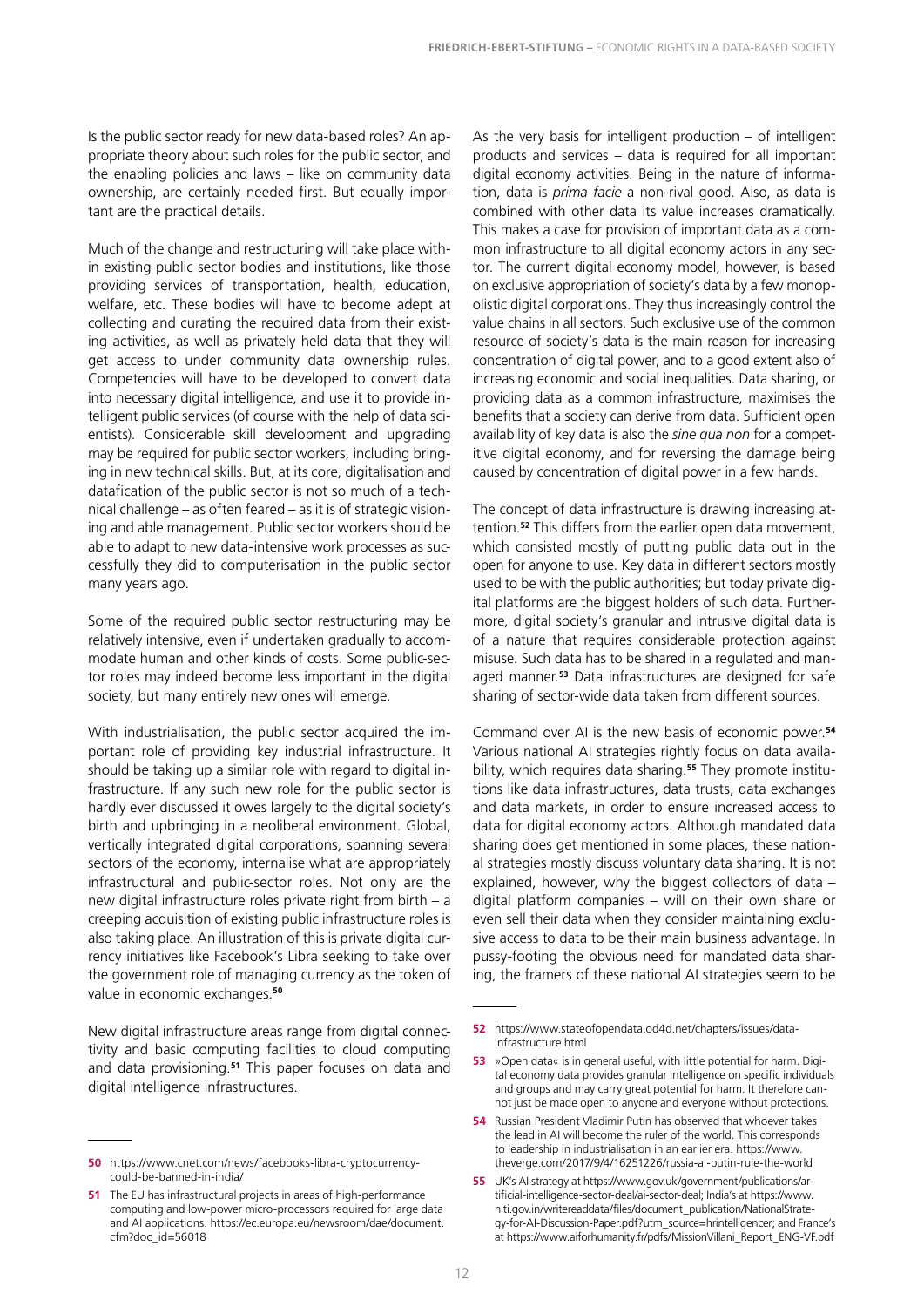tactically avoiding too direct a confrontation with the dominant political economy of the digital society, backed as it is by the most powerful global economic and political interests. But since effective data access and data sharing lie at the heart of any possibilities for AI and digital industrialisation, this weakness ensures that these AI strategies are doomed to failure in their current forms.**<sup>56</sup>**

Data infrastructures are not ordinary optional projects that can provide certain benefits; they constitute the very foundation of a strong domestic digital and AI industry, and ensure its openness and fairness. Data's privatisation and monopolistic appropriation, on the other hand, is at the core of the dominant digital economy model. There is no escaping this paradox; it needs to be squarely addressed and urgently resolved.

Public data infrastructures have to be a key part of the new digital institutional ecologies. Most of them will be directly run by the public sector as a part of existing public departments or agencies in different areas, or will be operated by setting up new cross-sectoral agencies. Some data infrastructures could be managed in partnerships with non-profits or businesses, and others run privately as regulated utilities. Effective regulation for data markets is also required. Public sector capacities need to evolve for all these roles.

Public data infrastructures in different sectors – commerce, transportation, finance, tourism, agriculture, health, education, the labour market, and so on, are necessary to (1) deliver respective intelligent public services, and (2) robust private sector development, supporting a host of competitive digital businesses in each area.**<sup>57</sup>** Data infrastructures play a central role in digital industrialisation, especially by nurturing domestic businesses.**<sup>58</sup>** When intelligent products and services are competitively available, and lock-ins made difficult with effective data-portability laws, it enables better distribution of digital power across an economy and society, as well as globally. This can ensure the best value for consumers, and greater bargaining power for workers and other small actors in digital supply chains.

India is developing public data infrastructures in many sectors, ranging from commerce and finance to health, education and agriculture.**<sup>59</sup>** The EU is creating data exchanges in the areas of transport,**<sup>60</sup>** logistics,**<sup>61</sup>** and health,**<sup>62</sup>** and a

**60** [https://ec.europa.eu/transport/sites/transport/files/themes/](https://ec.europa.eu/transport/sites/transport/files/themes/its/doc/c-its-platform-final-report-january-2016.pdf) [its/doc/c-its-platform-final-report-january-2016.pdf](https://ec.europa.eu/transport/sites/transport/files/themes/its/doc/c-its-platform-final-report-january-2016.pdf)

common database of health images to support AI applications in healthcare.**<sup>63</sup>** Similar initiatives are cropping up all over the world. Public data infrastructures will in time further specialise and evolve to provide not just raw or semi-structured data, but also its higher derivative forms. These could range from structured data and trained AI models to actual AI as a (public) service.**<sup>64</sup>**

Much discussion gets devoted nowadays to speculation over ›AI versus humans‹. But the most important political and economic question currently is: Who owns and controls society's AI systems, or ›systemic intelligence about us‹? This is granular, real-time intelligence about – and thus nearly absolute power over – every niche and element of our socio-economic organisation. Is it with a handful of actors? Should we all not own it collectively? (Although uses of such digital intelligence, in many acceptable areas, will certainly need to be licensed under regulated conditions to private businesses for greatest productivity.) Our collective ownership over systemic digital intelligence about ourselves, as well as over the data from which it is derived, implies that a society's data and digital intelligence are to be public goods.

Striking at the heart of the default dominant model, such a public goods perspective provides us with a new point of departure towards a digital economy and society that is just, fair and equitable. It will take forward the mixed economy and welfare state models that characterised the dominant post-war consensus,**<sup>65</sup>** but have been upstaged by the neoliberal assault.**<sup>66</sup>** The latter has employed the cover of rapid digital flux to gain much new territory with respect to society's systems and institutions. If properly conceptualised, strategised and politicised, the same digital shift can in fact be leveraged to rehabilitate the pre-neoliberal consensus. This is because, as presented in this paper, the key resources of the digital economy – data and digital intelligence – have some inherent features of a »social commons«.**<sup>67</sup>**

- **63** [https://ec.europa.eu/commission/presscorner/detail/fi/](https://ec.europa.eu/commission/presscorner/detail/fi/memo_18_6690) [memo\\_18\\_6690](https://ec.europa.eu/commission/presscorner/detail/fi/memo_18_6690)
- **64** ›AI as a service‹ is an emerging business model. The public sector will need to move away from just using AI applications – which compromises its hold over the value of very important data that passes through its hands – and also specialise in providing some public-infrastructural AI services.
- **65** Somewhat arbitrarily, treating communism here as an exception.
- **66** Caught on the wrong foot by a bipolar digital world dominated by the US and China, EU leaders are beginning to think aloud in favour of such a »middle path« political economy for the digital society. [https://www.politico.eu/article/germany-falling-behind-china-on](https://www.politico.eu/article/germany-falling-behind-china-on-tech-innovation-artificial-intelligence-angela-merkel-knows-it/)[tech-innovation-artificial-intelligence-angela-merkel-knows-it/](https://www.politico.eu/article/germany-falling-behind-china-on-tech-innovation-artificial-intelligence-angela-merkel-knows-it/)
- **67** [http://datagovernance.org/report/data-and-data-intelligence](http://datagovernance.org/report/data-and-data-intelligence-commons)[commons](http://datagovernance.org/report/data-and-data-intelligence-commons)

**<sup>56</sup>** The paths adopted by the US, as the first starter, and China, which thoroughly fire-walled its nascent digital economy, are generally not available at this stage to other countries for digital industrialisation.

**<sup>57</sup>** See the chapter on ›Public data infrastructures‹ in the paper ›Digital industrialisation in developing countries‹ [https://itforchange.net/](https://itforchange.net/sites/default/files/1468/digital_industrialisation_in_developing_countries.pdf) [sites/default/files/1468/digital\\_industrialisation\\_in\\_developing\\_coun](https://itforchange.net/sites/default/files/1468/digital_industrialisation_in_developing_countries.pdf)[tries.pdf](https://itforchange.net/sites/default/files/1468/digital_industrialisation_in_developing_countries.pdf)

**<sup>58</sup>** Ibid.

**<sup>59</sup>** Ibid.

**<sup>61</sup>** [https://www.iru.org/resources/newsroom/eu-digital-logistics](https://www.iru.org/resources/newsroom/eu-digital-logistics-platform-puts-e-cmr-test)[platform-puts-e-cmr-test](https://www.iru.org/resources/newsroom/eu-digital-logistics-platform-puts-e-cmr-test)

**<sup>62</sup>** [https://ec.europa.eu/digital-single-market/en/exchange-electronic](https://ec.europa.eu/digital-single-market/en/exchange-electronic-health-records-across-eu)[health-records-across-eu](https://ec.europa.eu/digital-single-market/en/exchange-electronic-health-records-across-eu)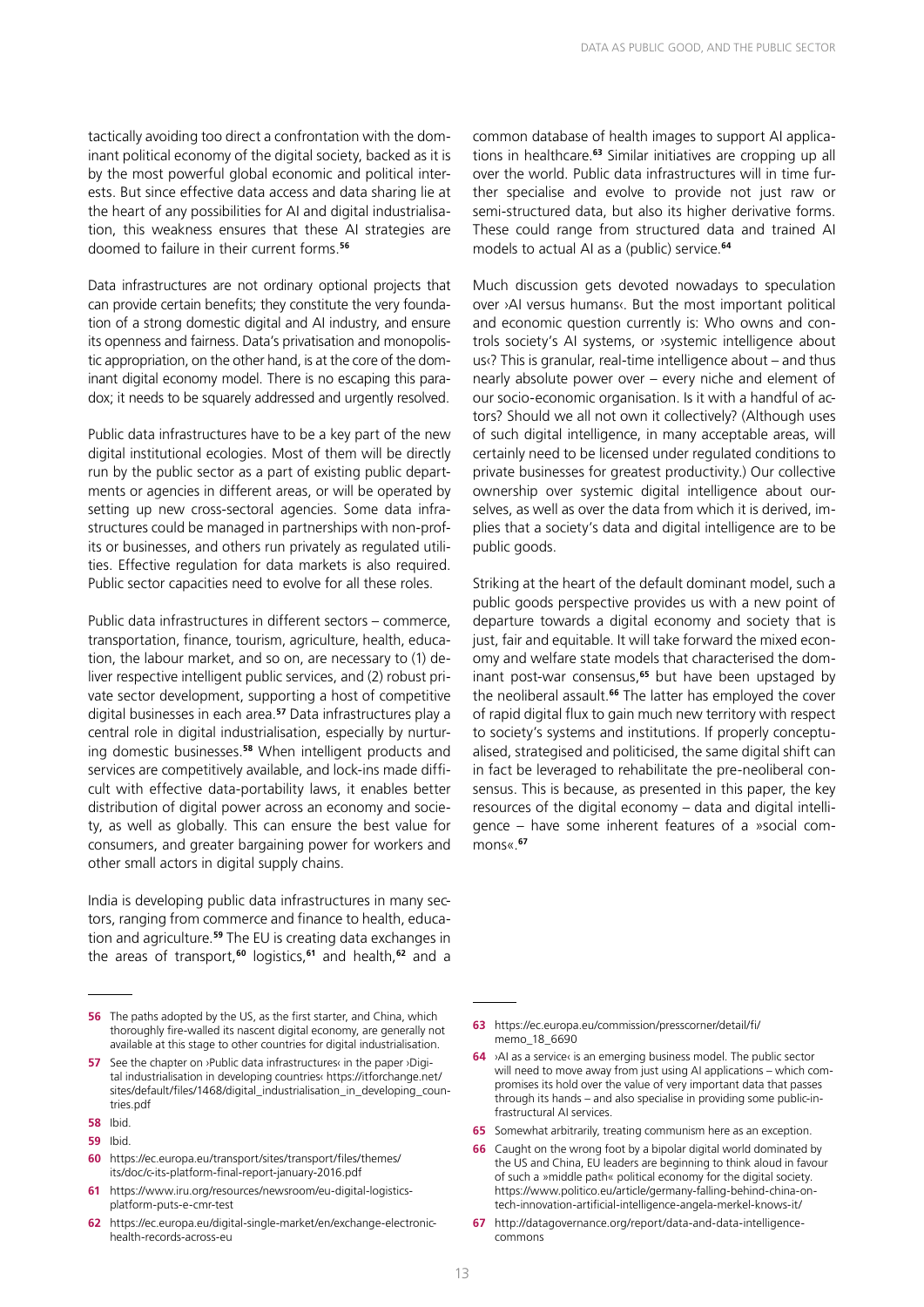### **5**

## **WHAT PUBLIC SECTOR WORKERS CAN DO**

Most progressive engagement regarding public sector workers in the digital society focus on retrenchment due to automation and informalisation of work through digital platforms. Some attention is also being devoted to data-based surveillance and control over workers. Such a reactive stance to society's digitalisation will need to persist, addressing the ›here and now‹ of its negative impacts. However, in mid- to long-term strategy, it has to be coupled with a pro-active approach of positively engaging with digital changes. Considerable digital change need to be seen as being largely inevitable, and potentially useful to the extent that it can enhance productivity and general social welfare, like the Industrial Revolution did in an earlier era. But there is no single necessary design or pathway when it comes to digitisation of our societies, even though the Silicon Valley model tries to pose as such.

At the highest level, public sector workers will need to work with progressive forces worldwide to shape an alternative model of digital society and digital economy. Such a model will have an appropriate distribution of roles between the public and private sectors, and include effective national digital regulation. It should be fair to small economic actors, including workers, and lead to a just and equitable society. Such an alternative model is entirely possible, especially in this formative period of a new socio-economic paradigm, as the various tensions and developments discussed in this paper indicate.

At the next level, public sector workers need to engage with not only the general workers' movement but all »small actors« in the digital economy – like small enterprises, traders and farmers, who are being squeezed by digital corporations through unilateral appropriation of their data. Collective or community rights of data contributors will be the appropriate strategy to pursue by all these groups, who should apply their combined political weight to this end.

And, lastly, closer to home, public sector workers can help develop a new vision and role for the public sector in a digital society, especially in terms of data and digital intelligence as public goods. This will help strengthen public services in every area as they are digitally transformed, instead of weakening them as is currently the case. Some important new public sector roles, like managing data infrastructures, are also coming about. Shaping a strong new public sector for the digital society requires much more a change in mindset, and ideology, than it does technical expertise and upskilling. The latter are quite manageable if planned well.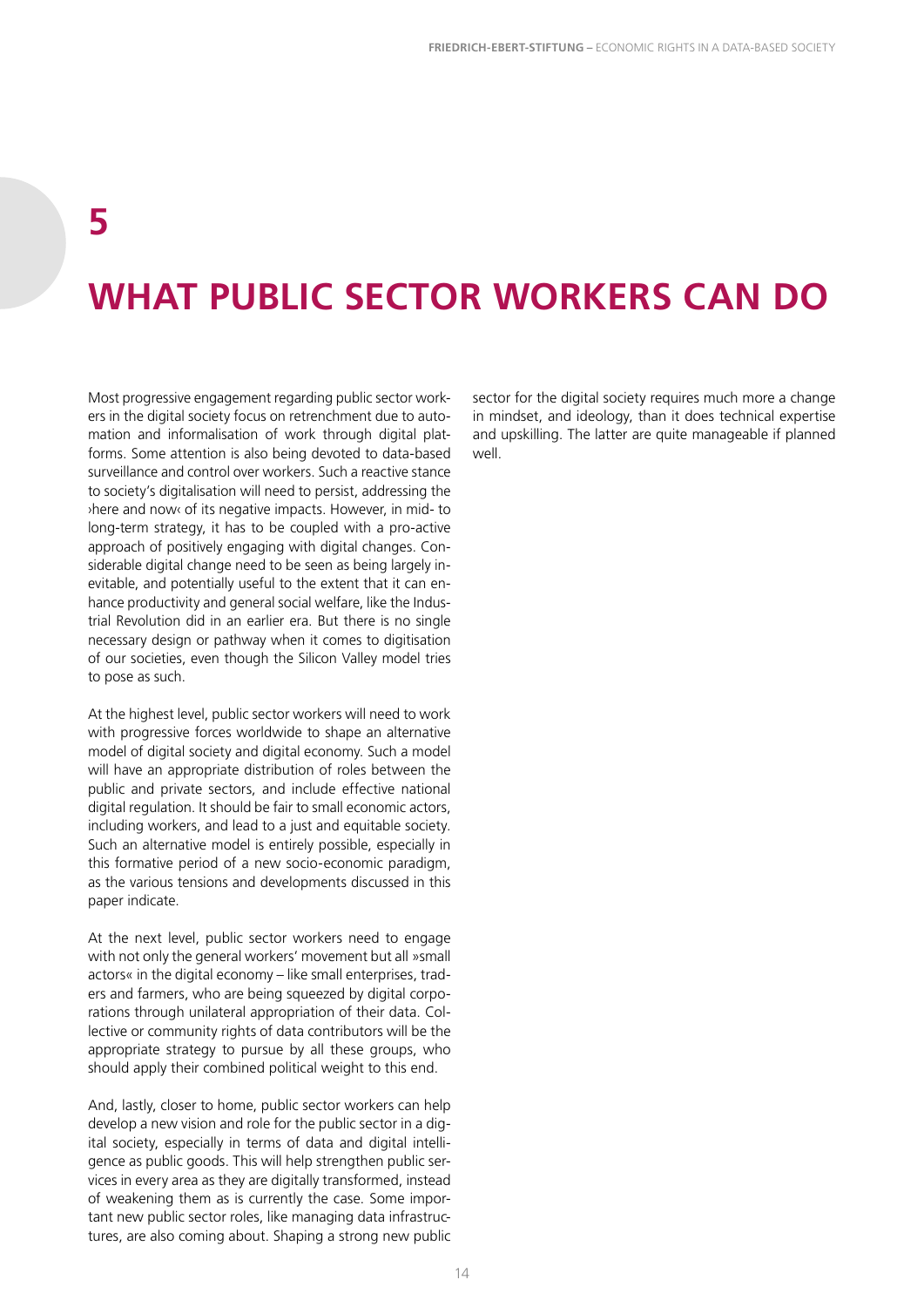### ABOUT THE AUTHOR IMPRINT

**Parminder Jeet Singh** is Executive Director of *IT for Change.* His engagements have been in the area of ICTs for development, Internet governance, e-governance, and digital economy. He has been a special advisor to the UN's Internet Governance Forum (IGF) and to the UN Global Alliance for ICTs for Development. He was a member of two UN working groups, one on IGF improvements and another on ›enhanced cooperation on public policy issues pertaining to the Internet‹. In India, Parminder was a member of the committee that helped draft an e-commerce policy, and later another government committee on Data Governance Framework. He has been a co-coordinator of the global Civil Society Internet Governance Caucus, and is a founding member of Just Net Coalition.

Friedrich-Ebert-Stiftung | Global Policy and Development Hiroshimastr. 28 | 10785 Berlin | Germany

Responsible:

Mirko Herberg | International Trade Union Policy Phone: +49-30-269-35-7458 | Fax: +49-30-269-35-9255 **www.fes.de/gewerkschaften**

To order publications: **Blanka.Balfer@fes.de**

Commercial use of all media published by the Friedrich-Ebert-Stiftung (FES) is not permitted without the written consent of the FES.